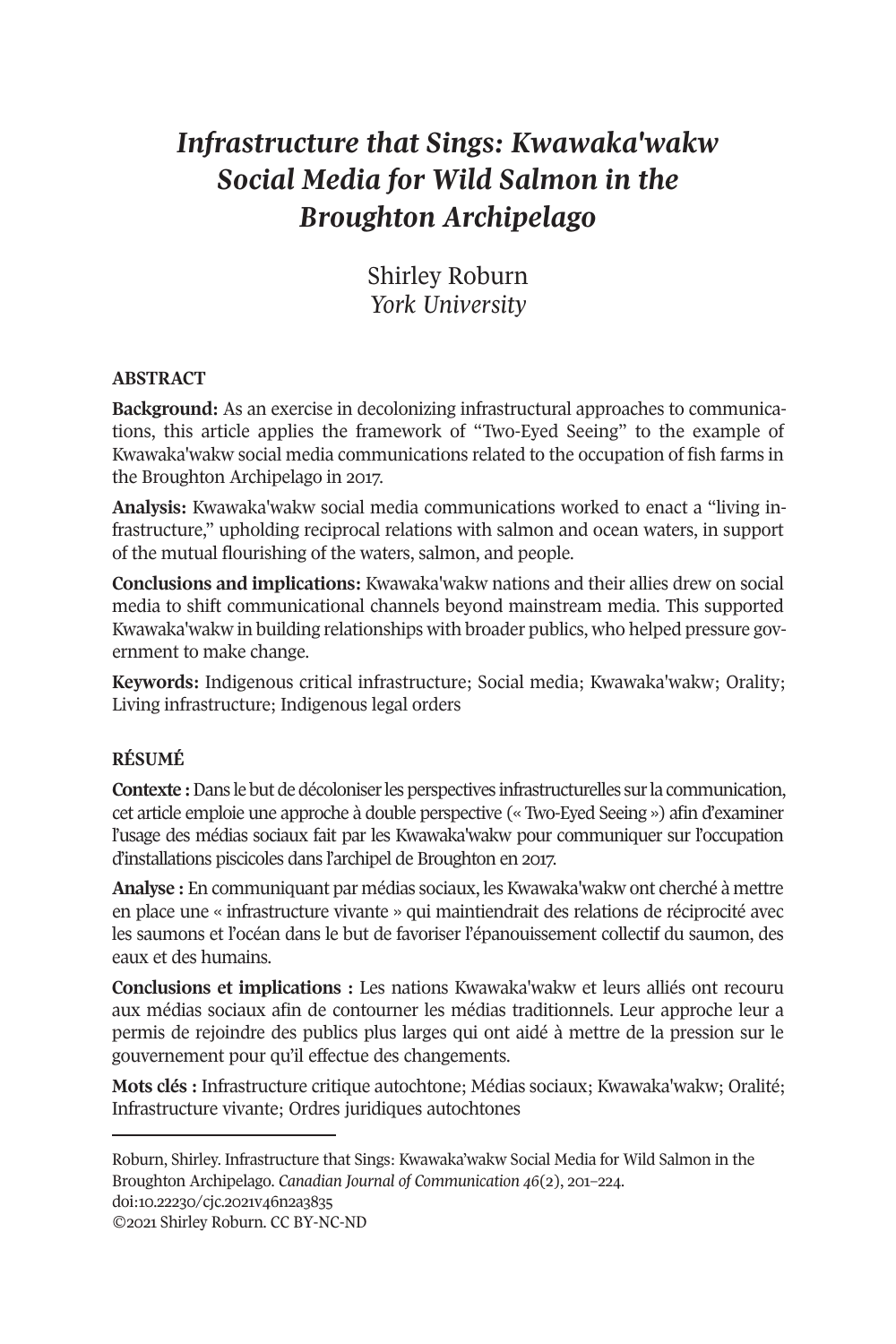# **Introduction**

This article offers a qualitative examination of social media and media communications of Kwawaka'wakw. First Nations involved in salmon farm occupations in the Broughton Archipelago, in the southwestern corner of the Great Bear Rainforest, from late August of 2017, when the first occupation began, through to the June 2018 announcement that First Nations will have active involvement in the fish farm licensing process, including the ability to refuse consent and have farms phased out.

This article does not attempt a thorough or definitive analysis of "fish farm social media" by Kwawaka'wakw First Nations.<sup>1</sup> Rather, it is a preliminary effort at what practitioners of Indigenous pedagogies refer to as "Two-Eyed Seeing," with a goal of better understanding an instance of Indigenous communications acting infrastructurally. While the "infrastructural turn" has emphasized that infrastructures are always already both natural and cultural, ethnographies of communicational infrastructures have tended to focus on hardware such as undersea cables (Johnson, 2019; Starosielski, 2015), data centres (Hogan, 2013), cellphone networks (Parks, 2015), radio and television networks (Parks, 2013), and mobile film units (Larkin, 2008). While there is a recognition that these systems are not built on a *tabula rasa* but rather subtend a living landscape, sometimes directly overlaying Indigenous trails, trade routes, and systems of land and water stewardship (Spice, 2018), Indigenous communication systems have not received the same level of disciplinary attention for the ways that they act infrastructurally.

Through Two-Eyed Seeing, which Mi'kmaw Elder Albert Marshall explains as a decolonizing methodology that helps practitioners "To see from one eye with the strengths of Indigenous ways of knowing, and to see from the other eye with the strengths of Western ways of knowing, and to use both of these eyes together" (Marshall quoted in Peltier, 2018, p. 2), this article aims to explore the concept of Indigenous critical infrastructures as parallel to and as vital as the tacit taken-for-granted understanding of industrial hardware as the backbone of what infrastructure *is*.

The article begins with a discussion of methods and of Indigenous critical infrastructures. Next, it draws on a qualitative analysis of Kwawaka'wakw social media communications about salmon farms to explore how these *acted* infrastructurally. Following this more methodologically conventional exploration, the article switches perspectives to a second "eye." This section takes a much longer view through generations, drawing on Indigenous worldviews in order to analyze patterns in Kwawaka'wakw communications as critical Indigenous infrastructure, of which social media expressions in the twenty-first century are but one articulation.

From this stereoscopic, Two-Eyed vision, clear patterns re-emerge over not only centuries but thousands of years: social media communications around fish farms are contiguous with a long history of Kwawaka'wakw sovereignty and legal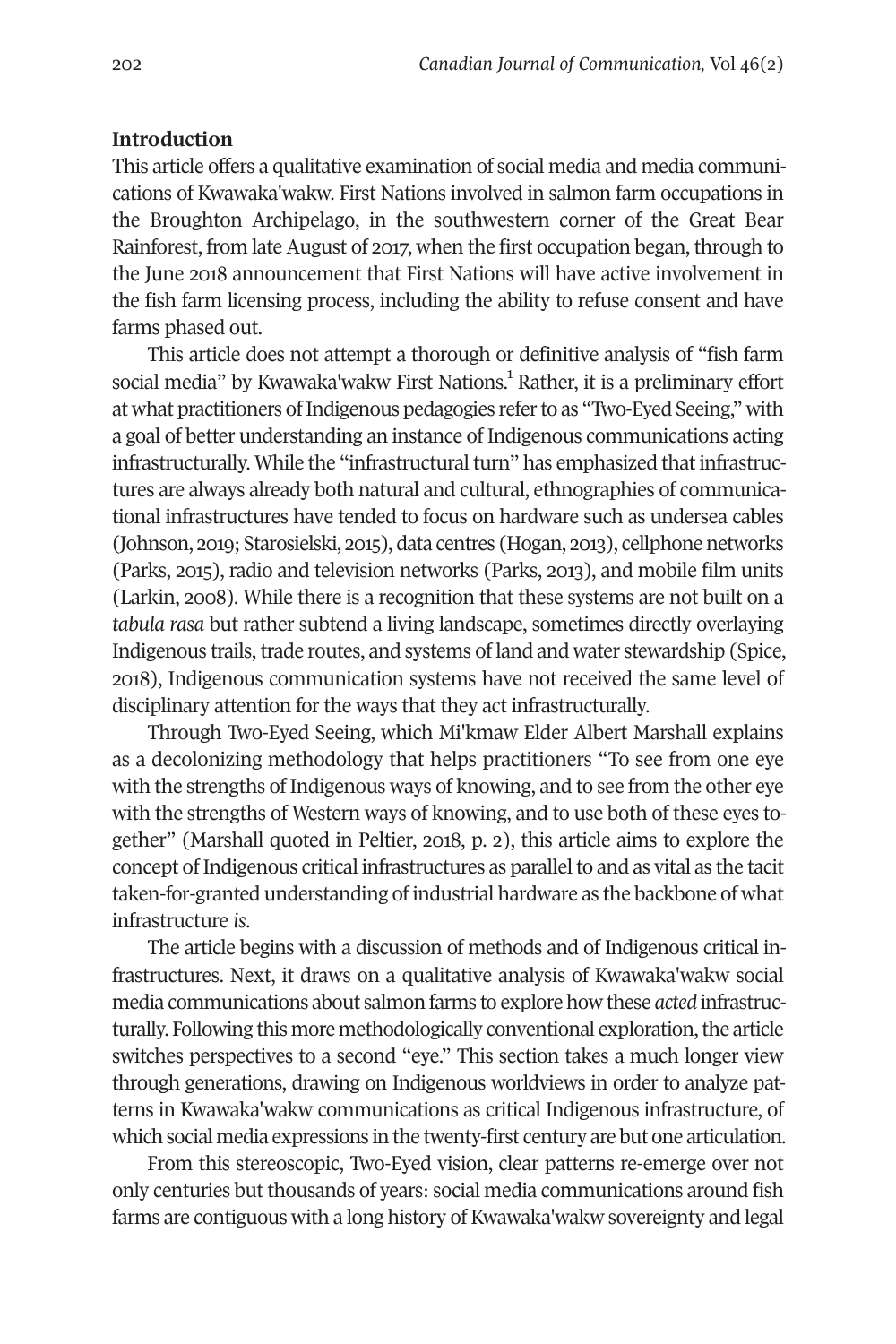orders bei[ng](#page-20-1) asserted through public and semi-public performance of visual culture, song, dance, and language. These communicational patterns are made "legible" to different generations within ever-changing media assemblages and ever-shifting affordances, from pre-contact times through different iterations of Canada as a colonial and settler state. In so doing, they form part of a "critical infrastructure" supporting life in Kwawaka'wakw territories by acting to orient not only Kwawaka'wakw people but all listeners toward respectful, reciprocal relations with Kwawaka'wakw lifeworlds.

# **Adapting Two-Eyed Seeing to communications research**

In recent decades, Two-Eyed Seeing has become a prominent decolonizing framework for collaborative research in natural sciences, and particular fisheries science, in Canada.<sup>2</sup> As Andrea J. Reid, Lauren E. Eckert, John-Francis Lane, Nathan Young, Scott G. Hinch, Chris T. Darimont, Steven J. Cooke, Natalie C. Ban, and Albert Marshall (2020) describe, in common with other decolonizing frameworks, such as the Two-Row Wampum Belt, it begins from an understanding that Indigenous and mainstream knowledge systems must each be apprehended on their own terms as equally valuable knowledge forms anchored in their own ontologies and epistemologies.

This exercise is a preliminary application of the Two-Eyed Seeing framework. As Andrea Reid, Deborah MacGregor, and other Indigenous academics applying the framework to salmon and waterway management regimes make clear, to fully realize this framework requires Indigenous participation and leadership. However, as these academics also point out, the disciplinary groundwork required to realize these frameworks requires that non-Indigenous academics acknowledge and make space for Indigenous knowledge systems. In introducing this framework within a communication studies context, this article starts at a baseline level. By giving equal standing to qualitative social media analysis (a standard methodology in communication studies) of Kwawaka'wakw salmon media and to an analysis that instead frames the work done by this media in terms of Indigenous critical infrastructures, it aims to flesh out the concept of Indigenous critical infrastructures and bring it into dialogue with other infrastructural discourses within the field of communications—as a separate but equally valuable understanding of what infrastructure is. In so doing, this article strives to enact the action-oriented element of Two-Eyed Seeing as a framework that encourages knowledge co-existence and complementarity: "Knowledge transforms the holder and … the holder bears a responsibility to act on that knowledge" (Reid et al., 2020, p. 1).

The concept of Indigenous critical infrastructures helps broach how communication can act as a kind of materialization of underlying principles of Indigenous lifeworlds and legal orders. Anne Spice (2018) argues that defining infrastructure as the hardware of the settler state "leaves out … a world of relations, flows, and circulations that the settler state has attempted to destroy and supplant" (p. 49).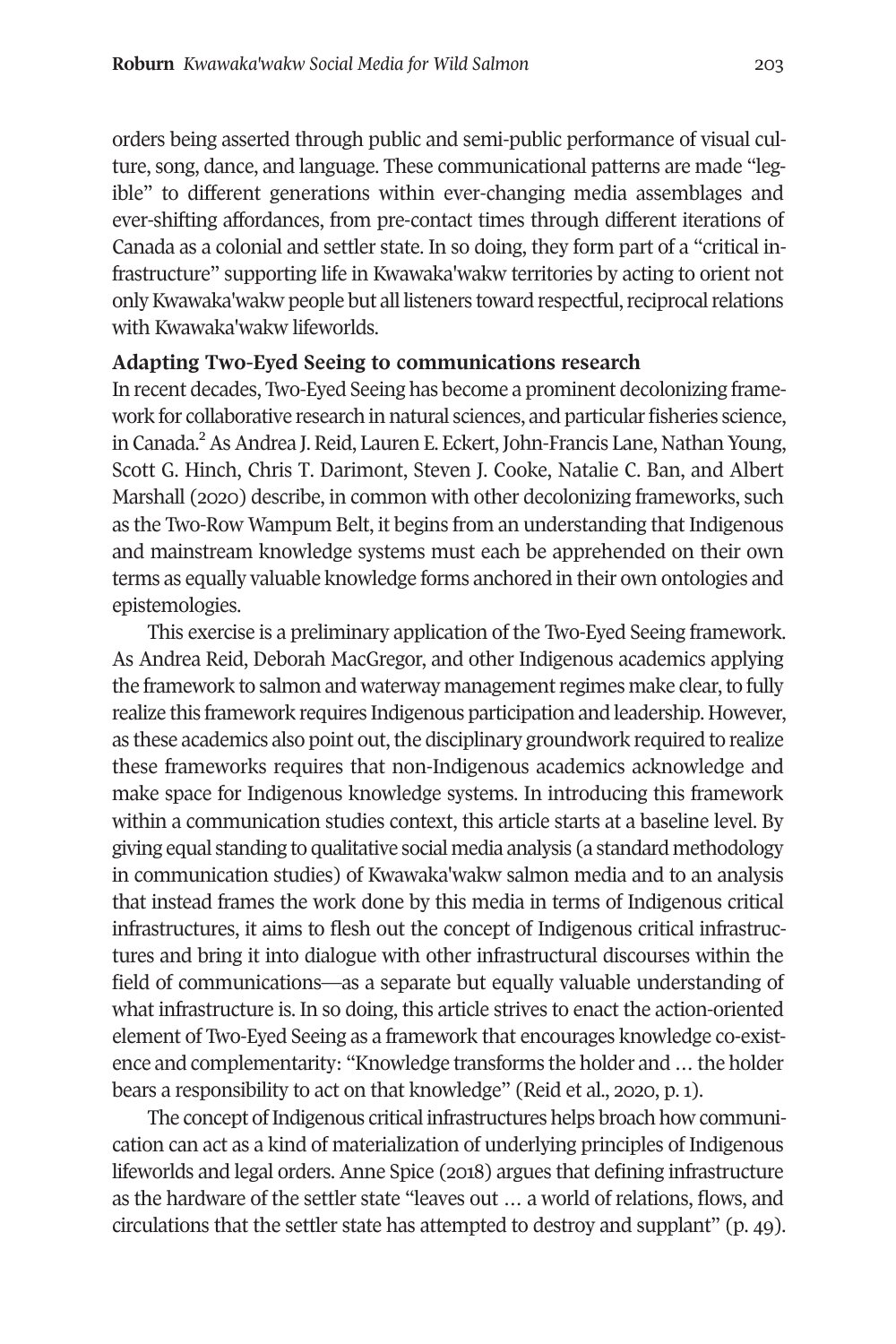These circulations, too, are a type of materiality. In common with new materialism and the ontological turn, a number of Indigenous cosmologies have much broader understandings of different facets of the universe as being energetically linked, having agency, communicating/speaking, and being interrelated (Ingold, 2000; Rice, 2005). Drawing on Brian Larkin's (2013) description of infrastructures as "the architecture for circulation" (p. 328), and Deborah Cowen's definition of infrastructure as "the collectively constructed systems that also build and sustain human life" (quoted in Spice, 2018, p. 47), Spice (2018) argues for a more expansive understanding of infrastructure, focusing on "what underpins and enables formations of power and the material organization of everyday life in time and space" (p. 47). She cites Unist'ot'en camp spokesperson Freda Huson describing the camp and blockade as protecting the "critical infrastructure" of Wet'suwet'en territory, "the interconnected networks of human and other-than-human beings that sustain Indigenous life in mutual relation" (p. 40). Communications plays a crucial role in rejuvenating and supporting the mutual relations of this infrastructure, in which rocks, water, and other "material" entities are communicative and animate.

# **Social media for wild salmon**

Indigenous critical infrastructures are living infrastructures. Thus, this study begins by focusing on present-day salmon media—and especially Kwawaka'wakw social media—as part of the communicational "element" of the critical infrastructure that is anchored in the role salmon plays in the lands, waters, and life of Kwawaka'wakw and other Northwest Coast Indigenous peoples.

Multiple scholars (Callison & Young, 2020; Kino-nda-niimi Collective, 2014) have noted the rise of social media as a tool for Indigenous peoples to speak back to narrative frames of mainstream media that act as an "enforcer of social orders, and in particular as tenderers of and for settler colonialism" (Callison & Young, 2020, p. 161). The rise of Facebook, Twitter, and other social media has broken the "bottleneck," whereby a small number of mainstream outlets set the tenor for media portrayals of Indigenous communities involved in land, resource, and rightsbased conflicts. In Candis Callison and Mary Lynne Young's (2020) research, Indigenous journalists credited the Facebook Live feed as making an important difference in coverage of the Standing Rock conflict. Through social media, those involved in the conflict could share their on-the-ground reality in a forum accessible to Indigenous and non-Indigenous publics, offering not only their own narratives but opportunities for others to connect to solidarity events, contextual information, and broader networks of individuals and communities involved in struggles for Indigenous rights.

Twitter hashtags and social media networks have helped grow awareness and connect people to a number of related social movements for justice for Indigenous people, ranging from organizing around individual cases, such as the death of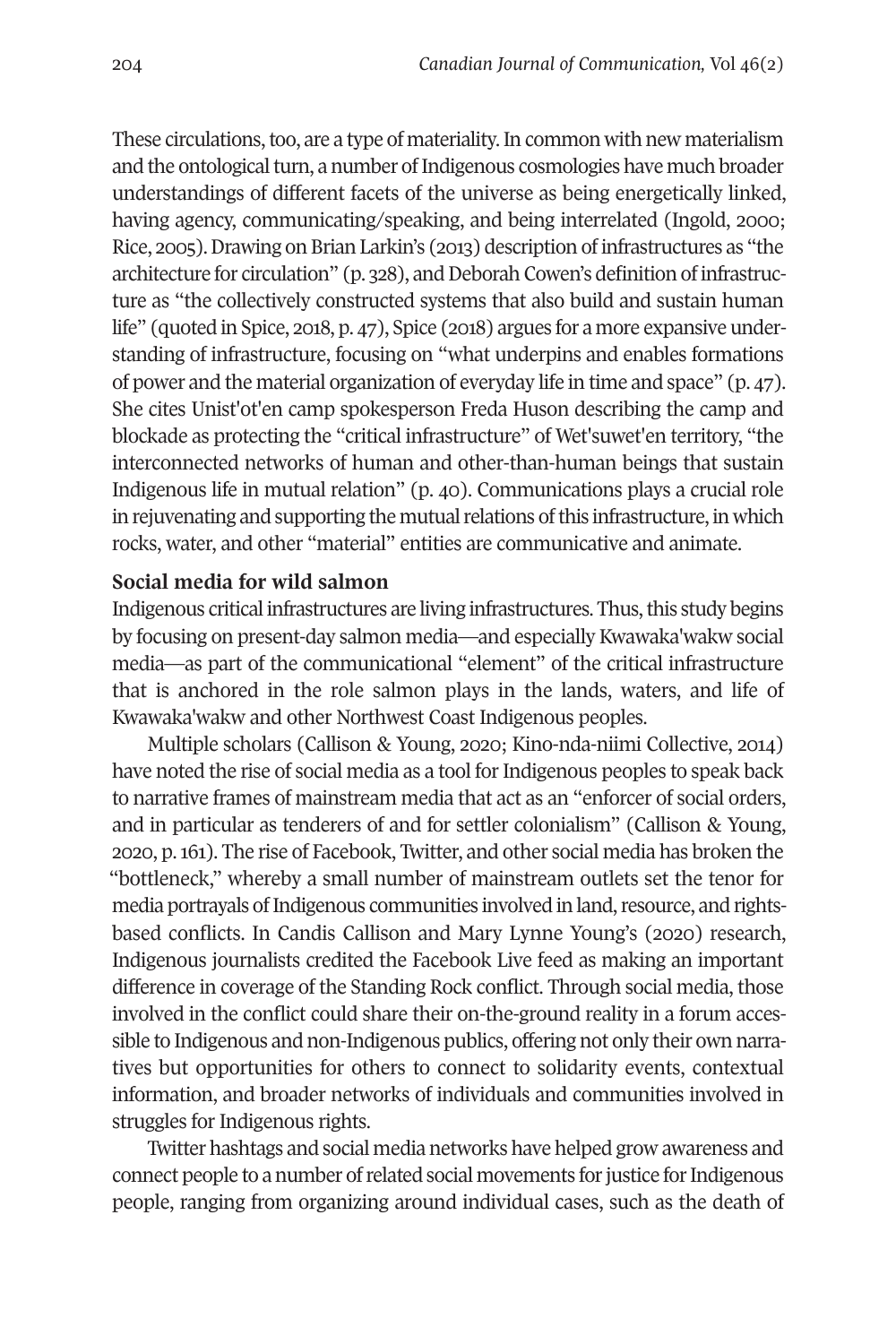Colten Boushie (#JusticeforColten), to demands for large-scale structural change, such as the Idle No More (#idlenomore) movement and movements to call attention to missing and murdered Indigenous women and girls (#MMIWG) (Callison & Young, 2020). These networks help counter "quick turnaround journalism" (Callison & Young, 2020, p. 180), not only by providing publics with fuller depictions of current events but by sharing the broader context and histories behind the particular flashpoints making the news. When certain events, actions, and disputes do not make the news at all, they also function as a "vital platform for understanding what was happening on a day-to-day basis" (Callison & Young, 2020, p. 187). As the Kino-nda-niimi Collective (2014) notes in the case of Idle No More, social media amplified "good old word of mouth and discussions in lodges and kitchen tables" (n.p.) through a richly expressive context in which articles, essays, interviews, and tweets intermingled with artworks, music, and individual stories in "personal, intimate, and dynamic ways" (n.p.).

In the case of the Broughton Archipelago, social media played a key role in a dynamic in which salmon farm occupations formed a backdrop for the dramatic public staging of a First Nations assertion of rights, culture, and legal orders with respect to salmon governance. Through social media, publics in larger population centres gained access to the experiences and perspectives of fish farm occupiers in this remote archipelago. The resulting public scrutiny led to increased pressure on governments, and ultimately to substantive change in fish farm governance within a period of months, when there had previously been little progress for decades.

# **A qualitative analysis of fish farm social media: Context**

Disputes over open-net pen salmon farming in the Broughton Archipelago, a group of islands east of northern Vancouver Island, and nearby coastal areas, such as Kingcome Inlet, began long before the occupations of 2017–2018. When the farms were introduced in the nineteen seventies and eighties, local First Nations objected from the outset to their lack of involvement in regulating the farms, whose licenses are issued by the federal department of Fisheries and Oceans Canada, with the provincial government making siting decisions (Prystupa, 2018). Various issues with the farms—from infringement on Indigenous rights and title to concerns that the farms pollute the ocean and spread disease to wild salmon were publicized through news coverage in mainstream newspapers, television shows, radio programs, and magazines; film and radio documentaries; community media, such as blogs; and through the ongoing campaign activities of environmental groups. Such campaigning includes not only social media elements but also media, policy, and community involvement components, such as supporting 35,000 streamkeepers in BC and Yukon through the Pacific Salmon Foundation's (2020) Community Salmon Program. In recent years, the dispute has reached further audiences through a relatively new but influential form of media: founda-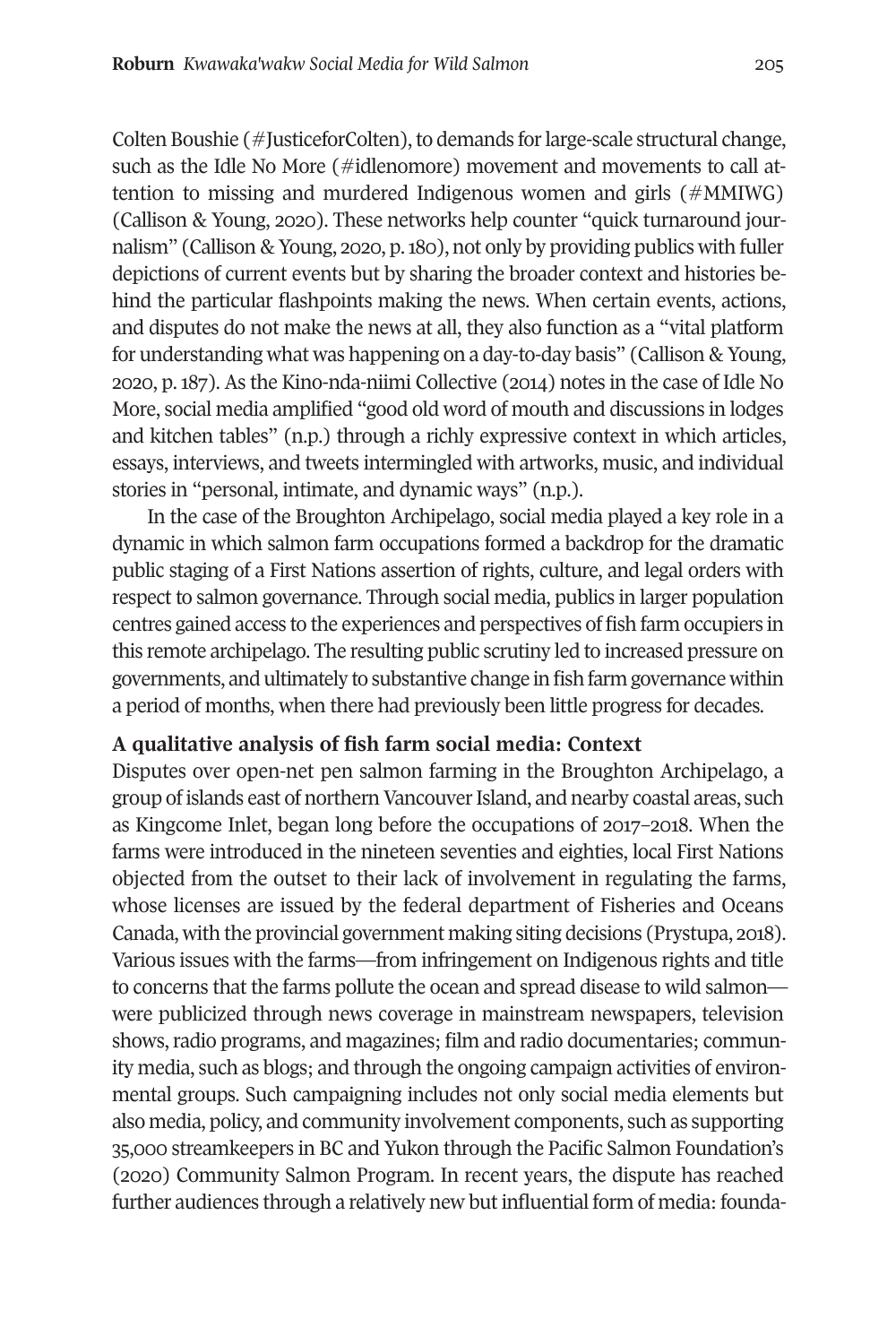tion- and subscriber-funded online magazines with a regional or national public policy or ecological focus, such as *Hakai*, *The Tyee*, and *National Observer*.

The social media "ecosystem" of communications from First Nations and their allies opposed to salmon farms overlaps with these other forms of media and contains multiple connections and cross-overs, such as that between official First Nation government communications and informal networks of circulation. This entire ecosystem grew in the wake of the salmon farm occupations; the occupations and the resulting solidarity campaigns and actions gave rise to increased traffic in existing networks and in new channels of communication. In the words of Callison and Young (2020), the "sedimentation" (p. 176) of prior journalisms was ruptured. In moving beyond the structural pathways producing news stories that support existing social orders and suppress histories of injustice and colonial violence, Kwawaka'wakw social media posts helped grow new circuits for information and new narratives connecting people and communities in a "relational framework" (p. 161). These two-way communications, connections, and accountabilities shaped a different kind of public, one that was actively called on to recognize responsibilities to hold federal and provincial governments to account.

The following comments focus primarily on the qualitative observation of selected elements of this ecosystem: the Facebook page feed of the Swanson Occupation, which was mainly curated by hereditary chief Ernest Alfred of the 'Namgis, Lawit'sis, and Mamalilikala Nations and by the Maya'xala xan's Awinakola group; the Facebook page for the Musgamagw Dzawada'enuxw First Nation government's Cleansing Our Waters initiative; and Instagram posts tagged with its associated #cleansingwaters hashtag. These were chosen as representative of the key recurrent messages and messaging forms used by Kwawaka'wakw leadership (formal and informal) that were expressed across a range of Indigenous-centred social media communications in relation to the occupations and their aftermath.

# **Mediating the occupations**

From the outset, the salmon farm occupations in the Broughton Archipelago were deeply intertwined with social media and with issues of Indigenous law, rights, and title. On August 23, 2017, three days after over 300,000 farmed salmon escaped in the San Juan Islands, the Sea Shepard Society released shocking images of salmon with tumours, blisters, and swollen gills, swimming in opennet pens cloudy with fish feces at two farms in the Broughton Archipelago (Linnet, August 23, 2017). Hereditary chiefs Ernest Alfred and George Quocksister Jr. took these images. Supported by the *Martin Sheen* research vessel, they had boarded eleven fish farms in the region and lowered GoPros and other cameras attached to fishing rods into the pens. The farms are private property, but fish farm operators were reluctant to call the police on hereditary leaders present on their unceded territories.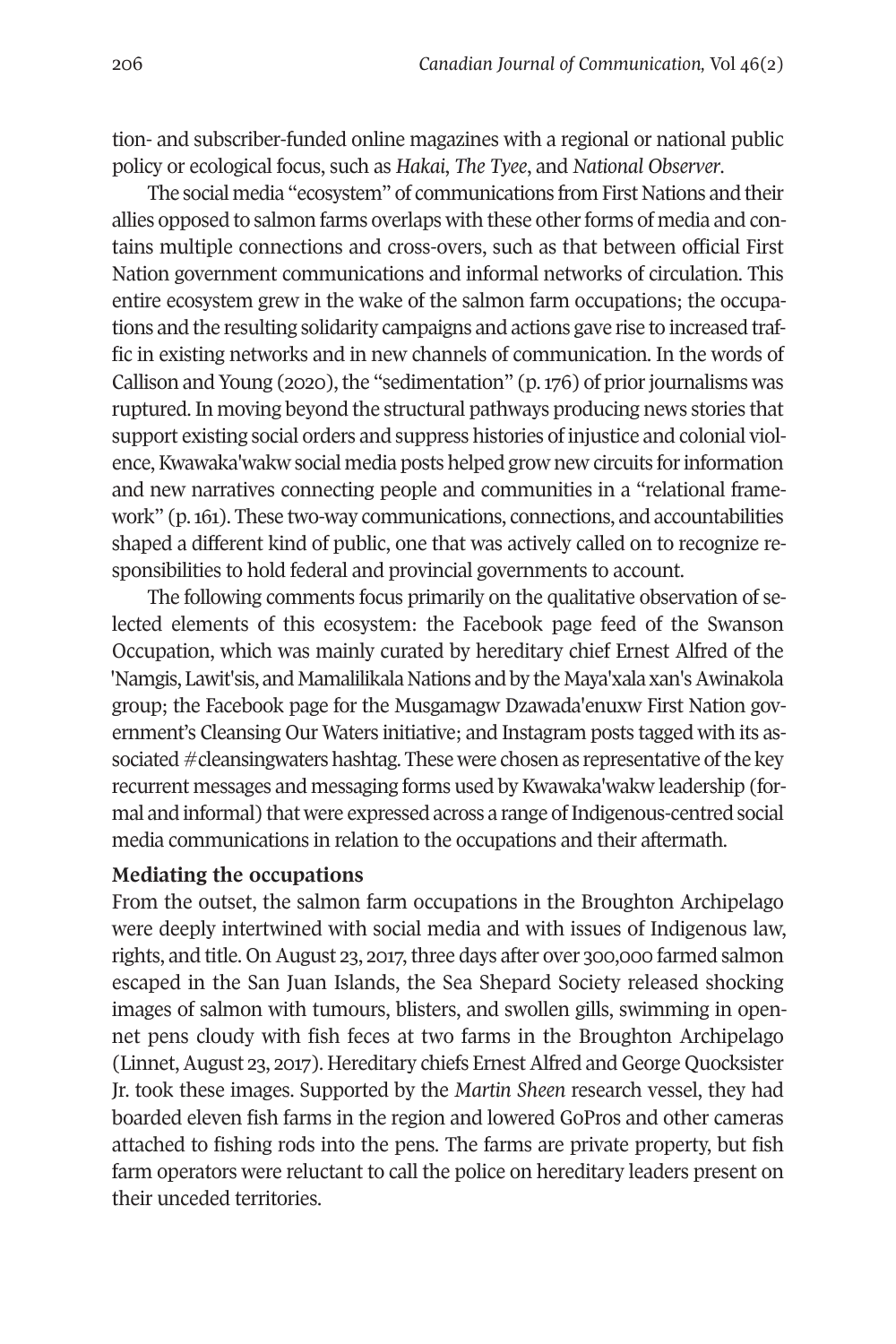The striking visuals, which circulated widely, further undermined already shaky public trust in government and industry narratives that disease was not a significant problem on the farms, and they stoked anger among local First Nations. The images mobilized community support for the initial occupation of the Marine Harvest Swanson Island fish farm, which began the following day<sup>3</sup> and lasted 280 days. In addition to numerous solidarity visits by First Nations delegations and by dignitaries such as David Suzuki, the Swanson Occupation was supported by several shorter lived occupations spearheaded by coastal First Nations (including at Midsummer Island, Wicklow Point, Burdwood, and Port Elizabeth fish farms); by a Matriarch camp, first outside the premier's office and later outside the office of Fisheries and Oceans Canada in greater Victoria; and by numerous solidarity campaigns and actions, ranging from protests outside government offices and courtrooms to the #GoWild4Salmon fundraising challenge, which saw people jump into frigid winter waters and post their plunge to Instagram to raise money for the occupations and related court challenges.

Social media amplified the reach of news about the occupations from the outset; a Facebook page was set up for the Swanson Occupation (n.d.) on August 26. As was the case with the footage of diseased fish, some of this media intervened in specific debates, providing new information and perspectives that influenced the news cycle. However, social media also did much more: it extended the reach of existing community networks that provided practical support to on-the-ground (and on-the-water) actions; it shared a fulsome picture of local people as not only deeply imbricated with the seascape but also as relatable, ordinary human beings existing within the everyday rhythms of their communities and not just in news headlines; it provided 'eyes on the water' or on land when tensions arose with police; and it continuously conveyed larger messages linking the survival of the salmon to Kwakwaka'wakw stewardship and resurgence through its displays of Kwakwaka'wakw life, visual culture, ceremony, and everyday governance.

# **Surveillance and witnessing**

On October 17th, more than six weeks into the occupations, the Swanson Occupation Facebook page posted a press release describing a real time "escalation in tactical teams, equipment and police numbers" (2017d, para 4) as RCMP and the Department of Fisheries and Oceans escorted a ship contracted by Marine Harvest to refill salmon pens with juvenile fish. For several days prior, as the Viktoria Viking sailed north, it had prompted social media interventions such as an October 12th Instagram video post from Cleansing Our Waters (2017), in which a young Indigenous woman at the Midsummer Island occupation made a direct callout for people to boat in to observe and record the RCMP. This alert echoes the work of Standing Rock water protectors and Black Lives Matter protesters, who used livestreaming and real-time tweets and social media posts to allow outsiders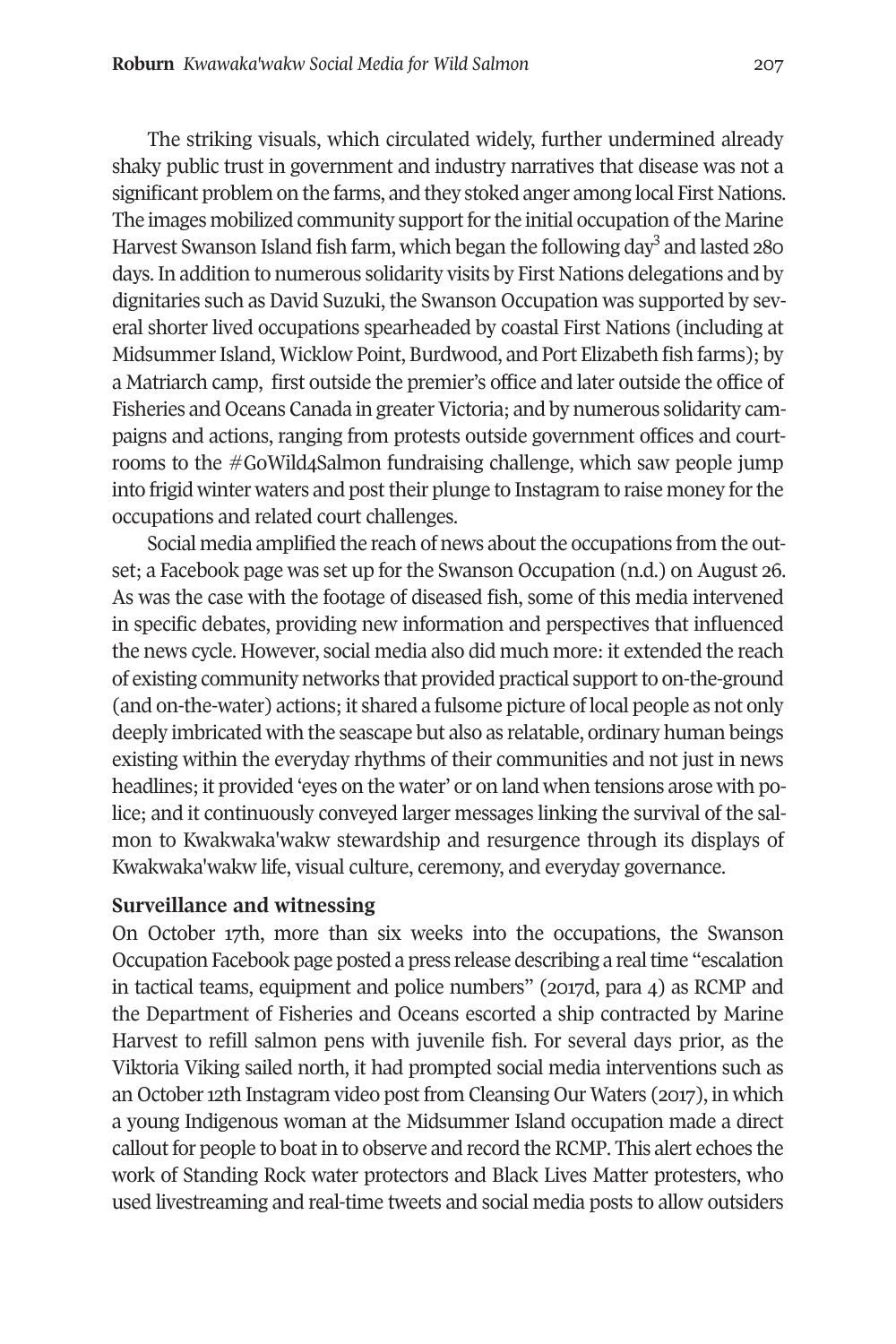to witness, and through that witnessing possibly help curtail, escalations of state violence (Callison & Young, 2020).

The October 17th press release (Swanson Occupation, 2017d) illustrates how social media was mobilized by fish farm opponents to hold governments to account through public witnessing of on-the-ground realities. The release highlighted the previous week's meeting between the premier, three cabinet ministers, and 40 Kwakwaka'wakw hereditary and elected leaders in the 'Namgis Big House, and the contrast between this public display of dialogue, and police escorts for Marine Harvest. The social media alerts helped mobilize allies who then occupied the premier's offices in Victoria and Vancouver.

# **Connecting to the everyday**

On December 25, 2017, the Swanson Occupation (2017b) Facebook page posted a "Merry Fishmas" message thanking supporters, complete with a Christmas carol "O Holy Chinook," a reworking of "O Holy Night." The carol, which celebrates the return of salmon and their spawning, playfully reveals a deep connection to the ocean and its creatures—from starfish to salmon to eagles. It offers a glimpse into the everyday world of people who live in small villages on the water in the archipelago.

This message seems simple; yet the ongoing depiction of everyday life at occupation sites, as offered through social media feeds—including the playful, the mundane, and even the boring—is a marked contrast to the imagery of Indigenous blockades, occupations, and other protest actions prior to the social media era. For example, the iconic image and "principle photographic representation" (Wilkes & Kehl, 2014, p. 496) of the Oka Crisis/Siege at Kanehsatà:ke is the highly confrontational, militarized, 'soldier vs. warrior' image "Face to Face," in which a masked Indigenous warrior, weapons clearly visible, towers over a young white soldier, with whom his gaze is locked. Rima Wilkes and Michael Kehl (2014) discuss the mainstream dominance and powerful affective impact of this image, and the multiple ways it conjures negative stereotypes of Indigenous people. Social media posts of everyday experiences at fish farm blockade sites provided a powerful affective counter to such mainstream images of confrontation. They showed fish farm occupiers as relatable people with particular personalities, everyday concerns, and friends and family who stopped by to visit. Yet in small ways—from the tendency to begin or end posts with Gilakas'la (a Kwak'wala welcome phrase) to the West Coast Indigenous art motifs incorporated on the banners surrounding the "home" space of Midsummer Island occupiers—social media posts of the quotidian offered a subtle reinforcement of Indigenous legal orders and of Kwakwaka'wakw culture's continued liveliness, relevance, and connection to the land and sea. In the long days and weeks between newsworthy "events," the posts foregrounded the ongoing nature of the occupations and of the larger structural conditions behind them continuing to go unaddressed.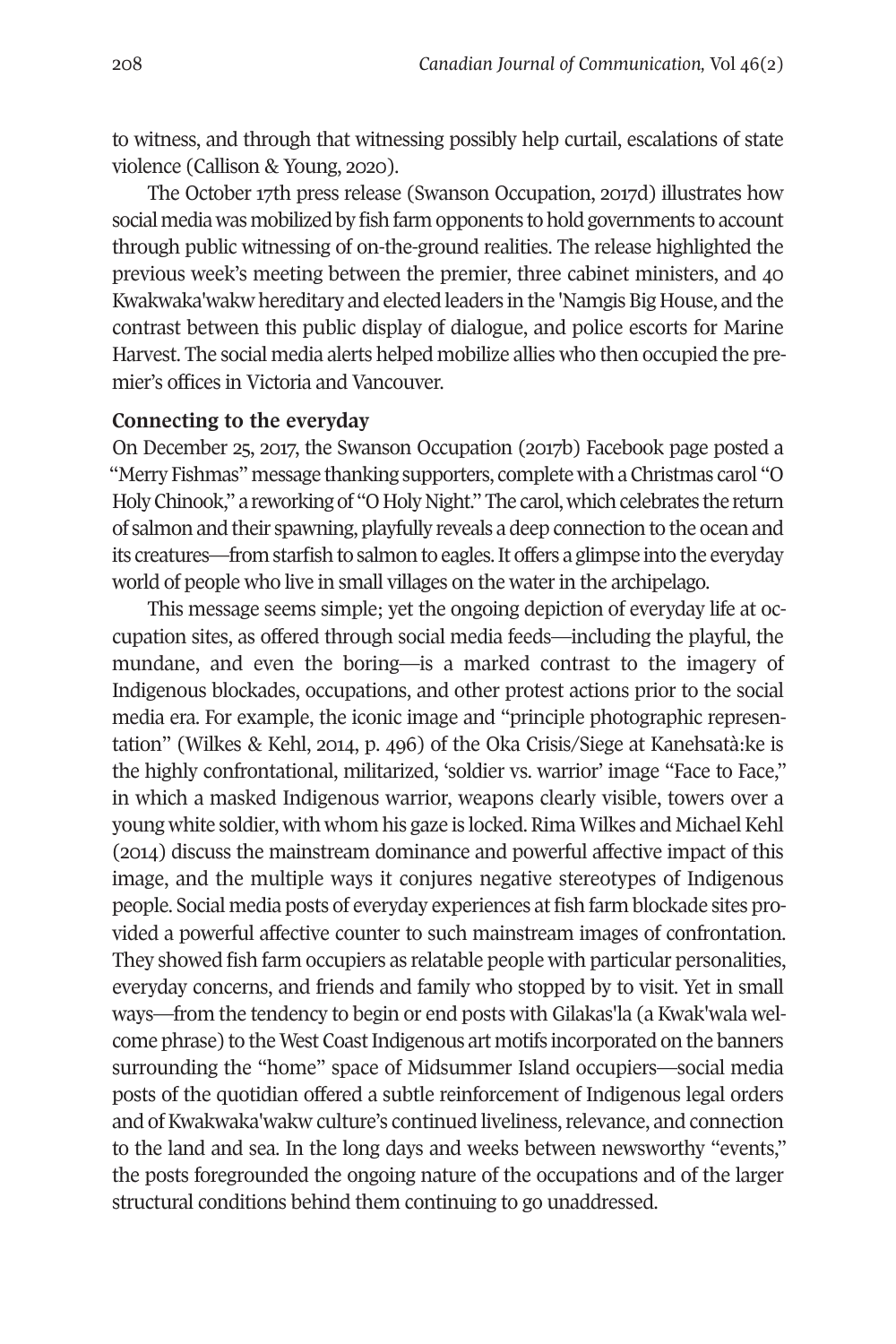The practical nature of some "everyday" posts offered opportunities for connection: call-outs for rubber boots, requests for supporters to join a meal train, and other small asks. These appeals provided a low bar for subscribers to Facebook and Instagram feeds to take a first step to connecting online or in person with those actively supporting the fish farm occupations. Such human connections, as well as simple, manageable asks, are key to joining the bottom rung of what Hahrie Han (2014) refers to as the "activist ladder" (p. 34) of engagement by which people link up with social movements.

In one colourful example of social media's multiplier effect, Quin Molyneaux supported the Musgamagw Dzawada'enuxw Cleansing Our Waters project by plunging into a natural body of water every day in February with her friend Lauren. Each time, she posted a video to Instagram and nominated someone else to join the challenge by donating to the campaign and/or posting their own video with hashtags (beleaf media, 2018). Their challenge was part of the larger Go #Wild4Salmon challenge, which had begun on January 1, 2018. This campaign encouraged people to "dive in" to supporting the fish farm campaigns through taking a plunge, donating to Cleansing Our Waters, and challenging others to do likewise.

The Go #Wild4Salmon challenge, organized by Musgamagw Dzawada'enuxw Cleansing Our Waters, is one example of how salmon social media stressed a set of accountabilities and responsibilities that were rooted in Kwawaka'wakw lifeworlds,

framing Indigenous presence as persistent, with Indigenous people in an abiding relationship with the lands, waters, non-humans, and each other … emphasizing resilience and resurgence in ways that set their stories and sources as navigating structures/institutions of settler colonialism; and … being accountable within a framework of relations with the land and peoples, locating themselves and their stories within historical structures and relations and drawing on Indigenous knowledges and expertise. (Callison & Young, 2020, p. 161)

These accountabilities, which Callison and Young (2020) describe as consistently underlining Indigenous journalisms, can also be understood as Indigenous legal orders. They are "an intervention into both media practices and narratives as well as settler-colonial systems and institutions" (p. 184), as they insist upon another way of seeing, being, and governing oneself and one's actions within the dynamic set of relationships that make up the lifeworld. Increasingly, nuanced collaborative work is being done with and by coastal First Nations to bring these orders, including those related to marine stewardship, into focus (Gauvreau, Lepofsky, Rutherford, & Reid, 2017; Napoleon, Friedland, Lacas, & Harland, 2016). In reflecting and sharing Kwawaka'wakw legal orders, Kwawaka'wakw social media communication addressed not only individual and collective relationships to open-net pen salmon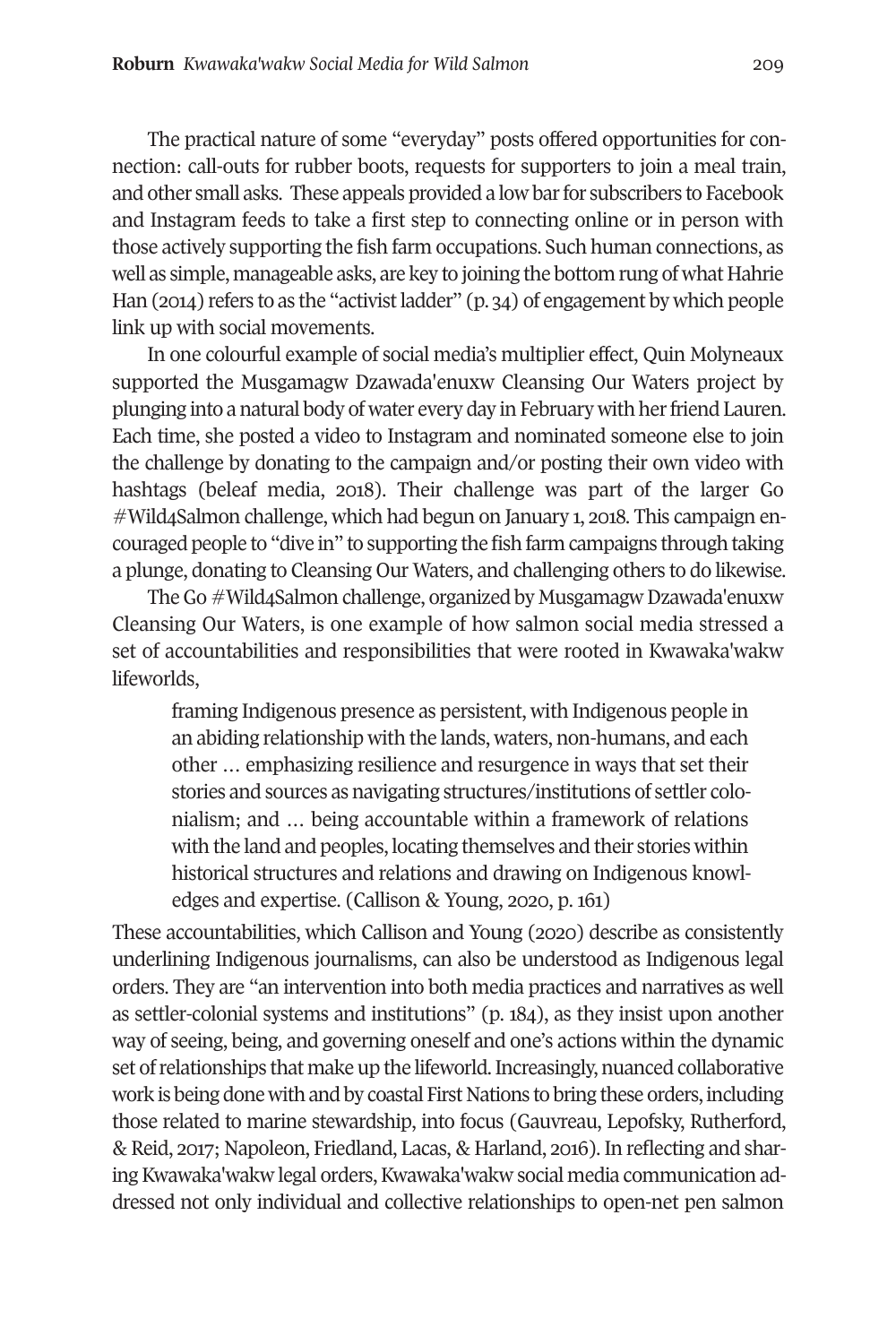farming but also broader issues of relationship between Kwawaka'wakw nations and the settler state.

# **Nation to nation**

While the First Nations involved welcomed solidarity actions, donations, and shows of support, what they sought was a nation-to-nation negotiated solution that recognized Kwakwaka'wakw stewardship, governance, and rights within their traditional territories. These issues were centred in multiple ways in social media communications from the outset of the fish farm occupations. The video of the August 23, 2017 boarding of Cermaq Canada's Burdwood Farm posted to the Cleansing Our Waters Facebook page (Musgamagw Dzawada'enuxw Cleansing Our Waters, 2017) begins by showing a woman in a cedar hat in the front of a boat pulling up to Cermaq's dock. In the first seconds of the video, when a Cermaq staffperson asks the delegation not to disembark due to it being an active jobsite, a man responds that this is his traditional territory and that the farm has "never been given rights to be here." He is soon joined by dozens, from the elderly to youth, many wearing button blankets and vests, cedar hats, and other regalia. There is drumming and singing. Mothers holding their children say they have come to protect the waters for their children and their children's children.

Young women, a demographic that played an important role in occupying the farms and supporting the occupations locally, are prominently featured in the video. One explains "It's not part of who we are to allow this to happen. It's a complete violation on Cermaq's part, on Marine Harvest's part, and the government of Canada's part," eloquently tying together her identity as a First Nations woman, the duty of stewardship she feels, and the nation-to-nation nature of the dispute with Canada over fish farm governance.

While mainstream media tended to focus on hereditary chiefs and other leaders, visual and verbal expressions of cultural resurgence by youth had greater prominence on social media. For example, a personal Facebook post from Ernest Alfred (2017) on October 21 tagged to the Swanson Occupation page acknowledges the contributions of youth—and especially young women—who had organized a classroom walkout in support of wild salmon. The page includes photos of the youth, many in regalia, and with some drumming, dancing, and singing. This emphasis on cultivating the next generation's leadership, and stressing its role in renewal, is an important aspect of many Indigenous cultures and legal orders. Social media was a key place where Kwakwaka'wakw youth took a lead on the issue of fish farming, whether through artwork, memes and photos, vlogs, or written commentary from the occupation sites and at solidarity actions. For example, after a small group of young women, along with scientist Alexandra Morton, attempted to delay the restocking of smolts at the Port Elizabeth farm,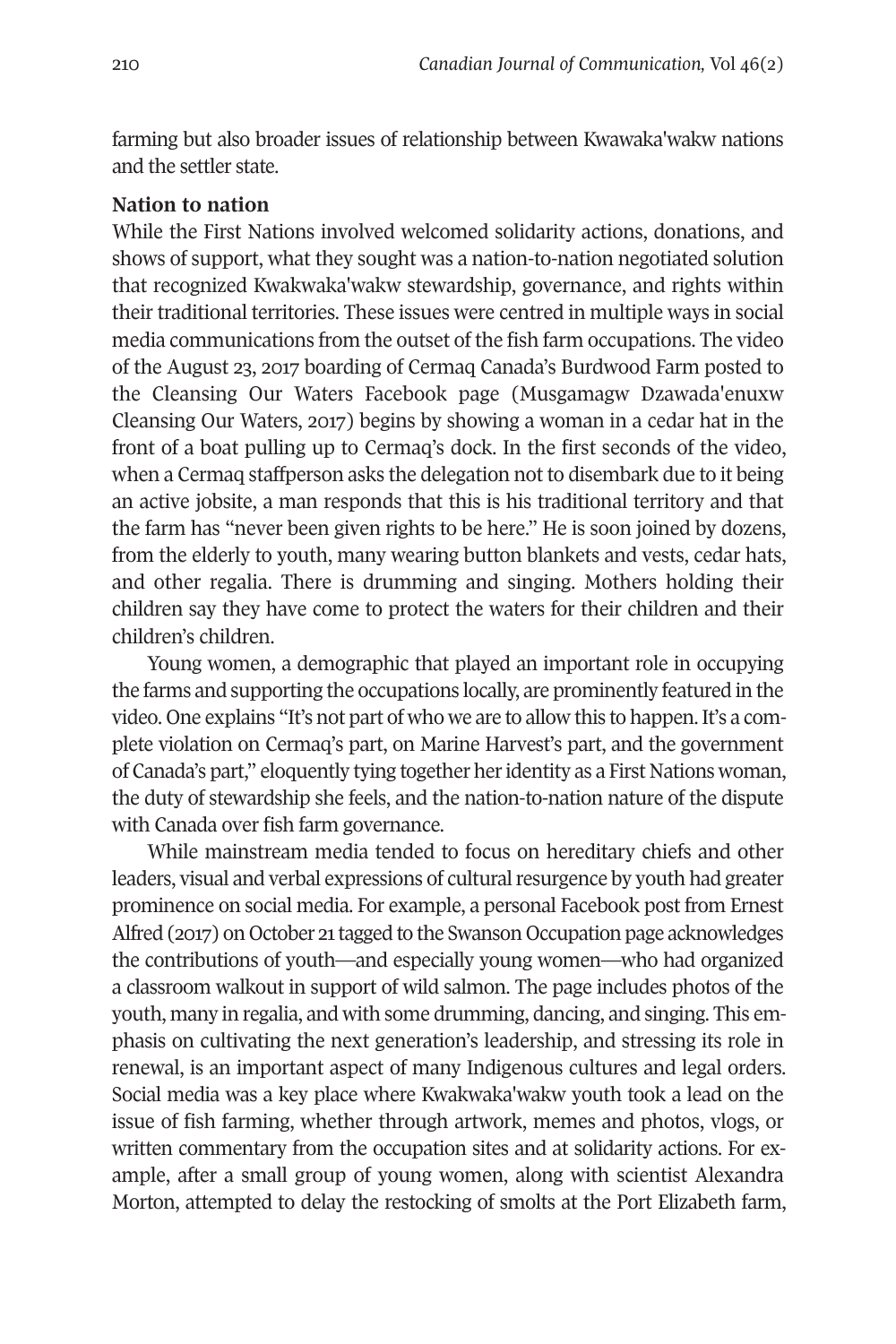one youth posted a photo to Instagram of the group smiling with raised fists, making comments about finding unity and strength while facing down Marine Harvest and their RCMP escort, including an officer who made disrespectful comments (McIntyre-Smith, 2017).<sup>4</sup> As Indigenous youth are profoundly underrepresented in mainstream media, the opportunity for youth, through social media, to "broadcast" their voice, define their experience, and share how they chose to express themselves as Kwakwaka'wakw, contributed to a process of cultural revitalization that went beyond insights and actions about fish farms.

Dancing, drumming, singing, speaking in Kwak'wala and other Indigenous languages, observing protocols, and wearing regalia were common features of social media posts of occupation supporters at fish farms, at protest actions, and in formal meetings with government and in court. For example, an August 30 post to the Swanson Occupation (2017c) page features Mamalilikala hereditary chiefs wearing regalia and demonstrating support by dancing on the front of their boat. When a delegation of Heiltsuk, Wet'suwet'en, Gitskan, and Haida leaders visited the occupations in November in solidarity, many wore regalia. They posed for a photo on the dock with fists raised. A short video posted by Carla Voyageur to Facebook live and shared to the Swanson Occupation (2017a) page on October 21 features drumming and singing at a solidarity action in Courtenay. It is captioned with

awesome! Our people standing united. laxwegila — gaining strength and standing up for our title and rights and our beautiful environment which is our responsibility to look after. Gilakas'la Gilakas'la Gilakas'la.

Michelle Raheja (2010) uses the term "visual sovereignty" (p. 9) to describe how Indigenous filmmakers have reimagined Indigenous sovereignty and Indigenous representation through their films. Social media posts such as the one by Carla Voyageur (Swanson Occupation, 2017a) extend this practice of visual sovereignty into the social media sphere.

The designs and colours of Kwakwaka'wakw regalia are striking, beautiful, and distinctive. Whether at a formal meeting in the 'Namgis Big House between the premier, cabinet ministers, and Kwakwaka'wakw chiefs, or against a backdrop of misty islands and docks next to salmon pens, gatherings of people in formal Kwakwaka'wakw dress made for arresting images that visually conveyed the power of Kwakwaka'wakw cultures. In the staging of the encounter with government in the 'Namgis Big House, the location, regalia, and following of protocols all lent a kind of visual dominance and authority to the Kwakwaka'wakw leadership, clearly conveying nationhood and that this was a nation-to-nation meeting. While these images made the mainstream news, followers of social media feeds had a more consistent and richer exposure to elements of Kwakwaka'wakw art, song, language, governance protocols braided into communications related to the fish farm occupations.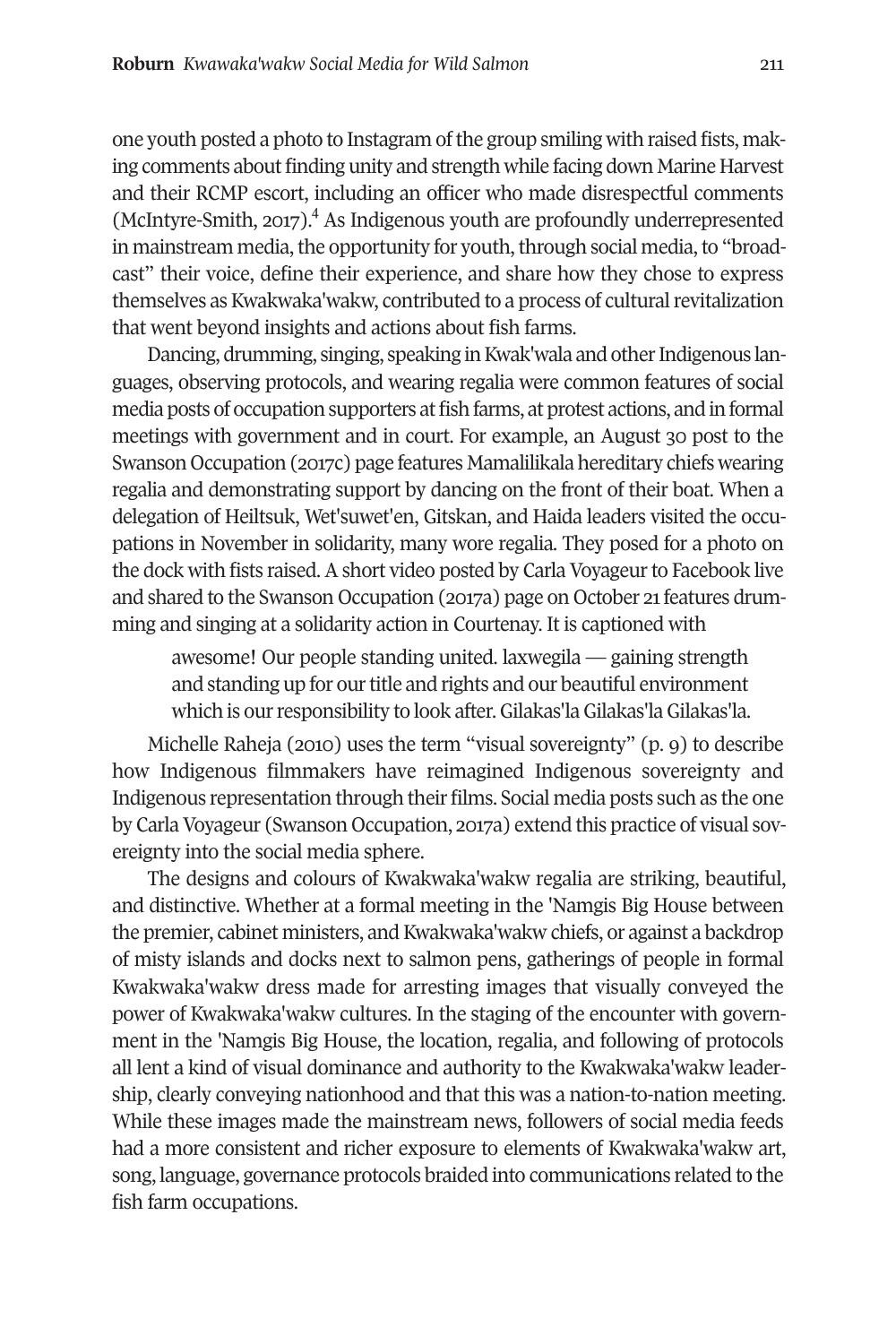# **Opening another eye: Looking back on living infrastructures**

Why were elements of Kwakwaka'wakw art, song, language, and governance protocols consistently braided into communications related to the fish farm occupations? The latter part of this article shifts focus to these elements, contemplating them as constitutive communicational practices that maintain flows and balances within the fluid relations that support the salmon "infrastructure" so critical to life in the region.

Just as Indigenous scholars and their allies worked to reframe what dominant culture marginalized as "tribal traditions" as legal orders of ongoing relevance and power, so too for political change it is necessary to foreground Indigenous critical infrastructure of salmon relations as flexible, living infrastructures of presence and potency, as infrastructures that must be recognized and taken into account within infrastructural discourses and their actualization in industrial projects. The undoing of parts of industrial forestry, fishing, transportation, and energy infrastructures is necessary for salmon to thrive. Recognizing this has been key to the recovery of salmon runs on the Klamath and other rivers where dams have been removed; it also holds true for the removal of open-net salmon farms. Salmon aquaculture has grown into a roughly \$800 million a year industry in British Columbia (Government of British Columbia, 2018), while wild salmon stocks have plunged by 80 percent (Shore, 2016). This can be read as an example of the invisibilization of Indigenous infrastructures being accompanied by the cannibalization of their productivity into an industrially "legible" form: the current fish farming conflict concerns how lice and disease from the open-pen salmon farms have contributed to the collapse of the wild salmon runs that provide a core food source and cultural touchstone for almost all coastal First Nations. Many of the seventeen farms in the Broughton Archipelago were licensed by the federal government, many over the objection of Kwakwaka'wakw First Nations concerned about the impact these farms would have on wild salmon (Cox, 2019; Smart, 2017).

With this in mind, using Two-Eyed Seeing, this article casts a second glance back to earlier iterations of the communicational patterns resurgent in Kwakwaka'wakw salmon farm communications and the salmon farm conflict more broadly, in order to understand these patterns "infrastructurally," as part of a dynamic, reciprocal relationship between Kwakwaka'wakw people and salmon. In this relationship, Kwakwaka'wakw stewardship plays a key role in ensuring that salmon runs thrive.

The text first investigates song, a component of Kwawaka'wakw communicational and legal orders since time immemorial. Next, it takes up the example of the ground-breaking film *In the Land of the Head Hunters* (Curtis, 1914), following "moments" in the film's more than hundred-year history, in order to examine how Kwawaka'wakw communities have mediated portrayals of Kwawaka'wakw culture and living infrastructures in nineteenth, twentieth, and twenty-first century en-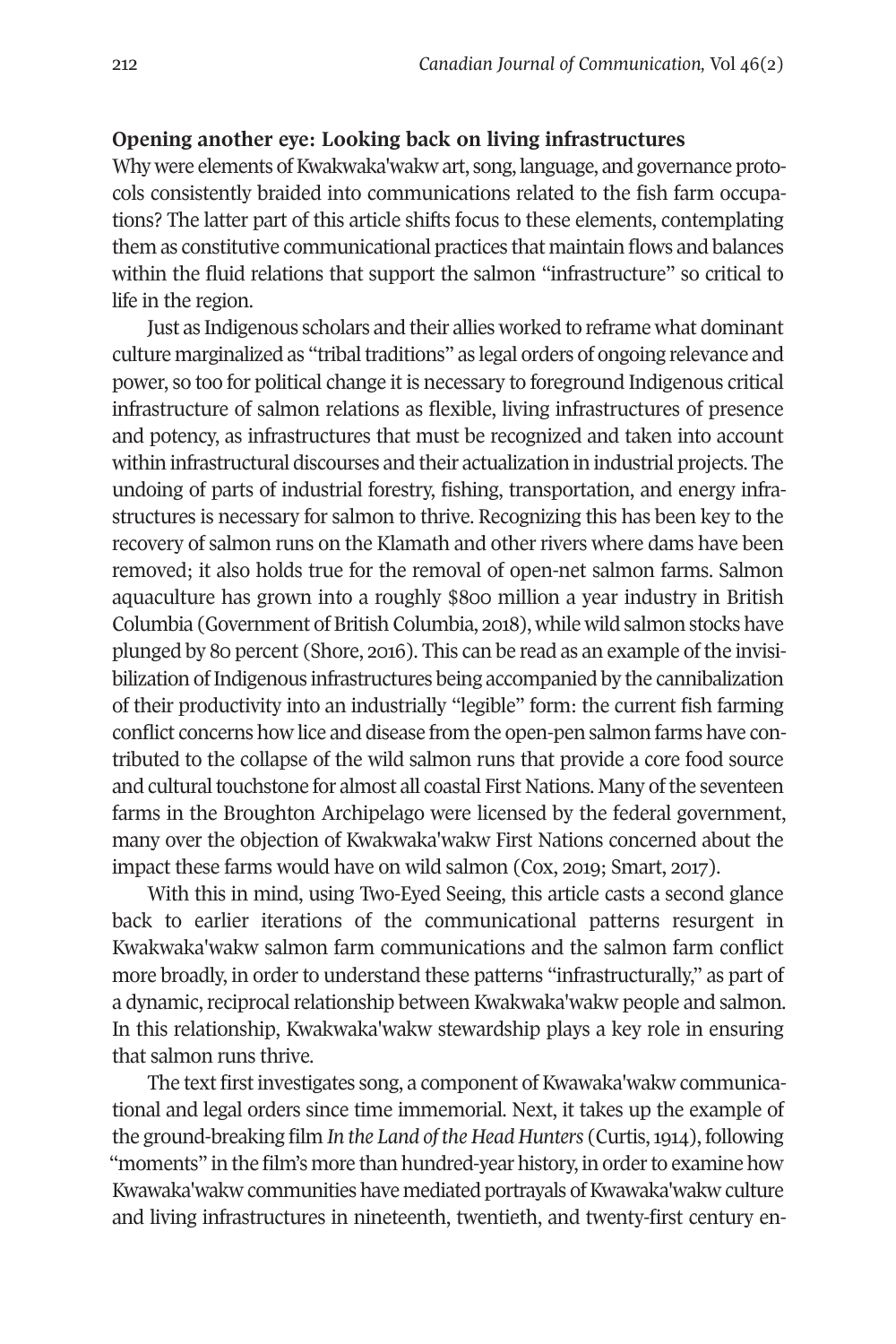counters within mainstream media and Western i[ma](#page-20-2)ginaries. The themes of liveness and circulation—which are vital to the oral tradition and key to understanding how repetition and rearticulation perform the broader cultural work of reasserting Kwawaka'wakw sovereignty, lifeworlds, and legal orders in new circumstances—are then brought into the present through the example of artist and hereditary chief Beau Dick, whose public sphere actions explicitly addressed Broughton Archipelago salmon farming, laying the communicational groundwork for the occupations of 2017.

# **Living infrastructures I: Singing gardens**

When Indigenous salmon protectors gathered as part of the activities associated with the travelling Hexsa'am: To Be Here Always exhibit, a number of participants composed and performed a Rainbow Warrior Song,<sup>5</sup> to be shared widely over social media, rather than recording meeting minutes. While this may seem illegible by Western paradigms, the parallel with meeting minutes becomes clear when song is considered as part of an animate, living Indigenous infrastructure, something not only material but a materializing force.

Steve Burgess (2019) tells the following story about Kwakwaka'wakw song:

Back in 2003 Chief Dick, also known as Kwaxsistalla from the Kawadillikall Clan of the Dzawatainuk Tribe of the Kwakwaka'wakw First Nation, was asked by geomorphologist John Harper, at the suggestion of ethnobotanist Nancy Turner, about some unusual rock formations that had been found in the Broughton Archipelago, south of Haida Gwaii. "That's just a lokiwey," Kwaxsistalla told them.

Then he began to sing. His song was about the lokiwey (clam garden), a traditional First Nations structure (either natural or constructed) used to facilitate clam harvests. The song he sang was not just a celebration but an explanation of how the lokiwey should be made and utilized, intended to teach succeeding generations how to go about it. It was like a Kwakwaka'wakw how-to manual set to music. (para. 3–4)

Adam Dick knew hundreds of such songs. One of the many things academic researchers have learned through his songs is that a great deal of what was thought to be "natural" in the environment was actually present because of First Nations stewardship. In the case of clam gardens, research since Dick's revelation has revealed clam gardens from the Columbia River to Alaska, some going back 3,500 years (Pynn, 2019). This is a type of infrastructure, existing on a massive scale, that somehow went almost entirely unacknowledged by mainstream society until well into the twenty-first century. The shaping of the seascape using natural elements (such as arranging rocks), while readily apparent to the trained eye, was simply invisible to the dominant society, as were the complex stewardship systems governing how Heiltsuk, Kwakwaka'wakw, and other coastal First Nations gathered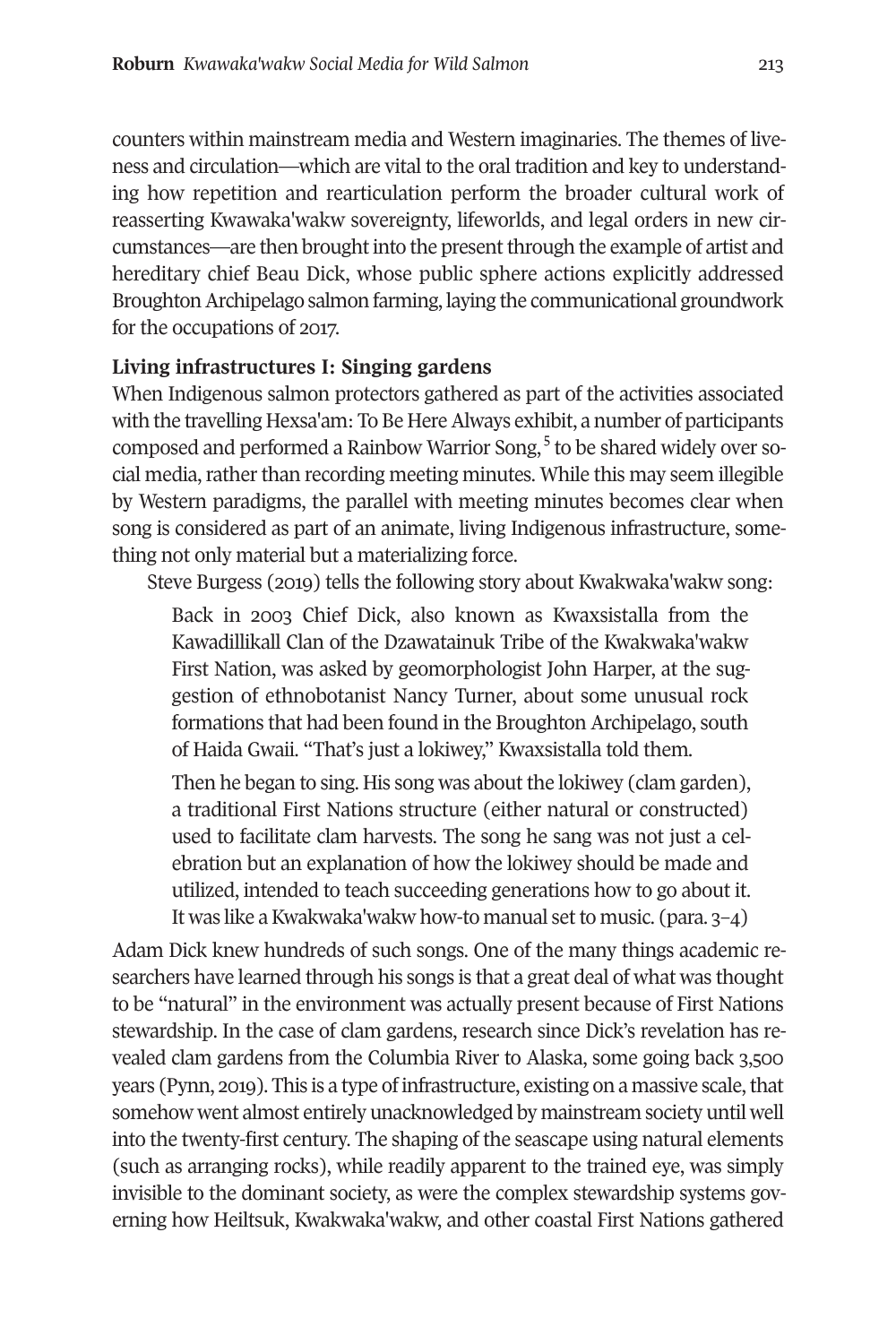fish and seafood.<sup>6</sup> The invisibility of these gardens of the sea—which include not only clam gardens but other carefully placed infrastructures of abundance, such as hemlock boughs and kelp weighted with rocks laid in the water for herring to lay their roe—had huge consequences. In a precursor to the salmon farm occupations, in 2015 Heiltsuk people occupied the central coast office of Fisheries and Oceans Canada to demand an end to further commercial herring fishery openings upon an already decimated herring stock.

Both herring and salmon conflicts developed against the backdrop of more than a century of state efforts to diminish and dismantle Kwakwaka'wakw knowledge infrastructures through the potlatch prohibitions, through the presence of residential schools in the region into the nineteen-seventies, and through the removal of communities from their territories through forced relocation, including the torching of two villages in the nineteen-sixties by Indian agents. These actions have created immense fragmentation: much of the efforts of cultural resurgence involve bringing back and building from what has survived, whether in the case of the community of Alert Bay building the U'mista Cultural Centre to repatriate an extensive collection of masks and regalia that had been confiscated at a Christmas Day potlatch in 1921, and dispersed to private collections and museums worldwide, or in the case of language revival, where learners have acce[ss](#page-20-3) to only a small number of fluent native speakers.

In this context, it is worth highlighting the brilliance of Kwakwaka'wakw song as a *reproductive* technology. Songs are learned and retained through multiple modalities. They are catchy, they spread easily, and a simple melody line can spark memories to come flooding back. Research suggests that people retain their musical memory even through dementia (Rio, 2009). Song is a flexible and resilient technology. At the end of the nineteenth century, a delegation led by Chief Isaac entrusted the songs of his Han people to communities further down the Yukon River, so these would survive the disruptions of the gold rush. Many of these songs have been returned to the Han singers, more than one hundred years later. Songs have even been reformed through elders living in different communities coming together who were able to share different parts to make the song whole.7

Adam Dick's lokiwey song is all that is needed to recreate new clam gardens even without material vestiges of past ones. This is no accident. Specific environmental and historical knowledge, as well as the cultivation of an orientation towards a dynamic awareness of relationships and the need to keep these in balance, is seeded within the very words and syntax of Indigenous languages (Basso, 1996; Neuheus, 2011). Sara Child (2016), in a thesis based on decades of language revitalization work in Kwakwaka'wakw communities describes that:

Our language conveys cultural knowledge that has been passed down for generations. It contains within it the knowledge, wisdom, protocols and perspective of our people … (including) essential information of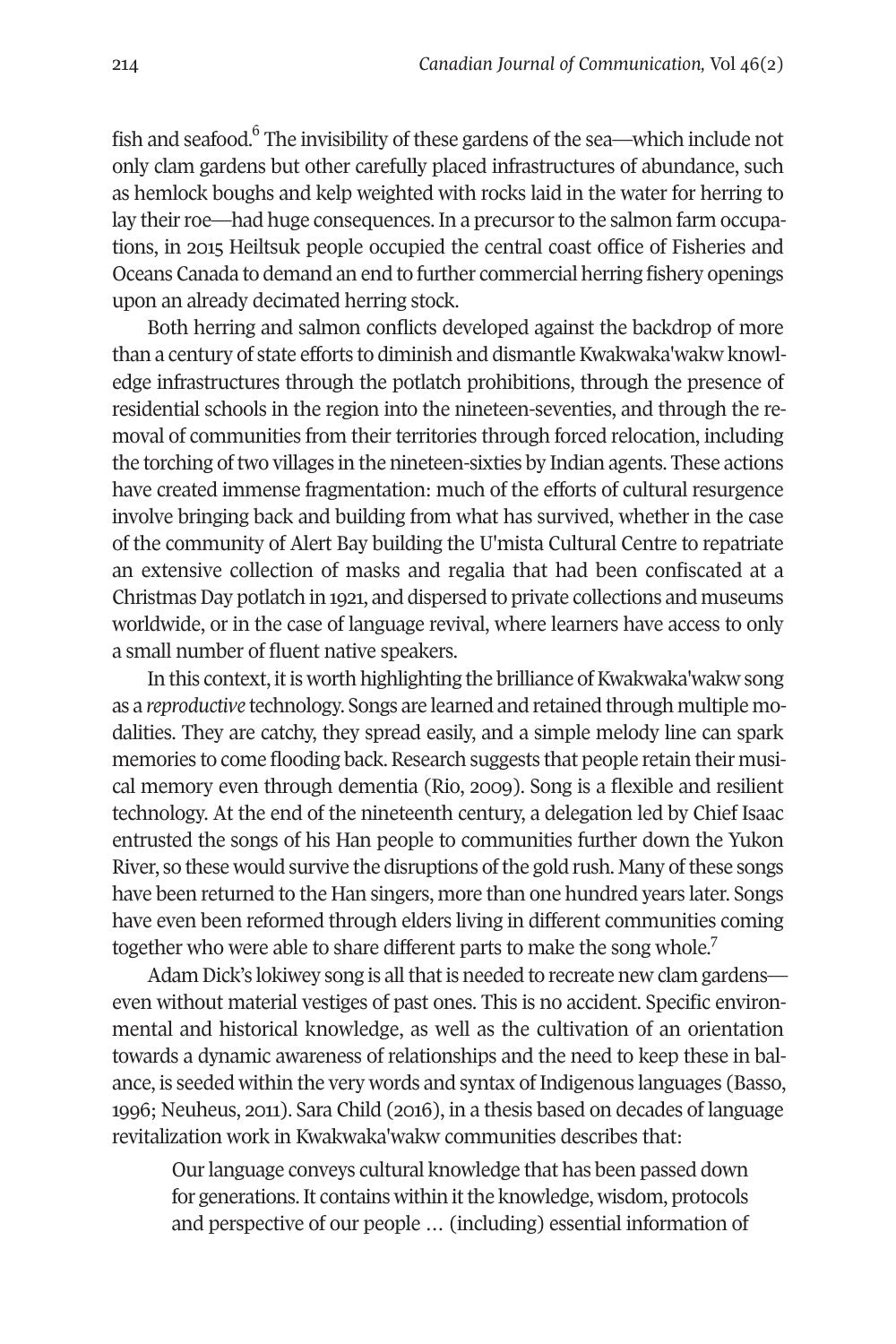the teachings, protocols, practices, moral and ethical principles that guided our ancestors and will guide our youth to live their life in wellness and lead their people to wellness. (p. 11)

The oral culture of the Kwakwaka'wakw, like that of the Han people, has seeded the knowledge for regeneration of its lifeworld—including the infrastructures that support it—in a multitude of places. Seeds of such knowledge infrastructures—including song, dance, language, protocol, and ceremony—appeared, connected, and circulated regularly in the social media ecosystem of Indigenous opposition to fish farming in the Broughton Archipelago. Kwakwaka'wakw channelled these knowledge forms into how they expressed themselves. From the "fragments" of social media postings, a remarkably consistent set of articulations emerged of the understandings, orientations, and relationships with which Kwakwaka'wakw had stewarded and sustained wild salmon for thousands of years. The reach of social media helped boost the visibility and presence of these articulations into the wider public sphere where debates and decisions about coastal stewardship were taking place. As will be discussed in the next section, this work was also about reshaping relations.

# **Potlatching and witnessing from past to future**

From the earliest days of contact with film, photography and other "modern" media, Kwakwaka'wakw people have proved exceptionally skillful in navigating new modes of expression, including social media, to shape representations of their culture and to claim their rights. This has proved true even in the face of confiscation of Kwakwaka'wakw regalia and other cultural property, and overt repression of language and ceremony. This section turns to more than a century of reinterpretations and rearticulations of *In the Land of the Head Hunters* (Curtis, 1914) to further explore encounters between Kwakwaka'wakw lifeworlds and the media forms of the settler state. Through such encounters, the living infrastructures of Kwakwaka'wakw communicational forms inhabit any amenable space and grow understanding within public culture, rather like wildflowers blooming between cracks in a sidewalk, their roots aerating and breaking up soil for more seeds to take root.

After Franz Boas, who is often considered the founder of American anthropology, made Kwakwaka'wakw peoples a primary focus of his work in the 1880s, a steady stream of anthropologists, artists, and media makers visited Kwakwaka'wakw communities in tandem with the early development not just of anthropology, but also of photography, film, and wax cylinder sound recording. These intercultural encounters produced imaginaries and their material traces, ranging from Emily Carr's paintings (see for example, Baldissera, 2015) to Edward Curtis' entire volume of photographs devoted to the Kwakwaka'wakw in his North American Indian book project, which shaped perceptions not only of the Kwakwaka'wakw but of "Indians" more generally (see for example, King, 2012).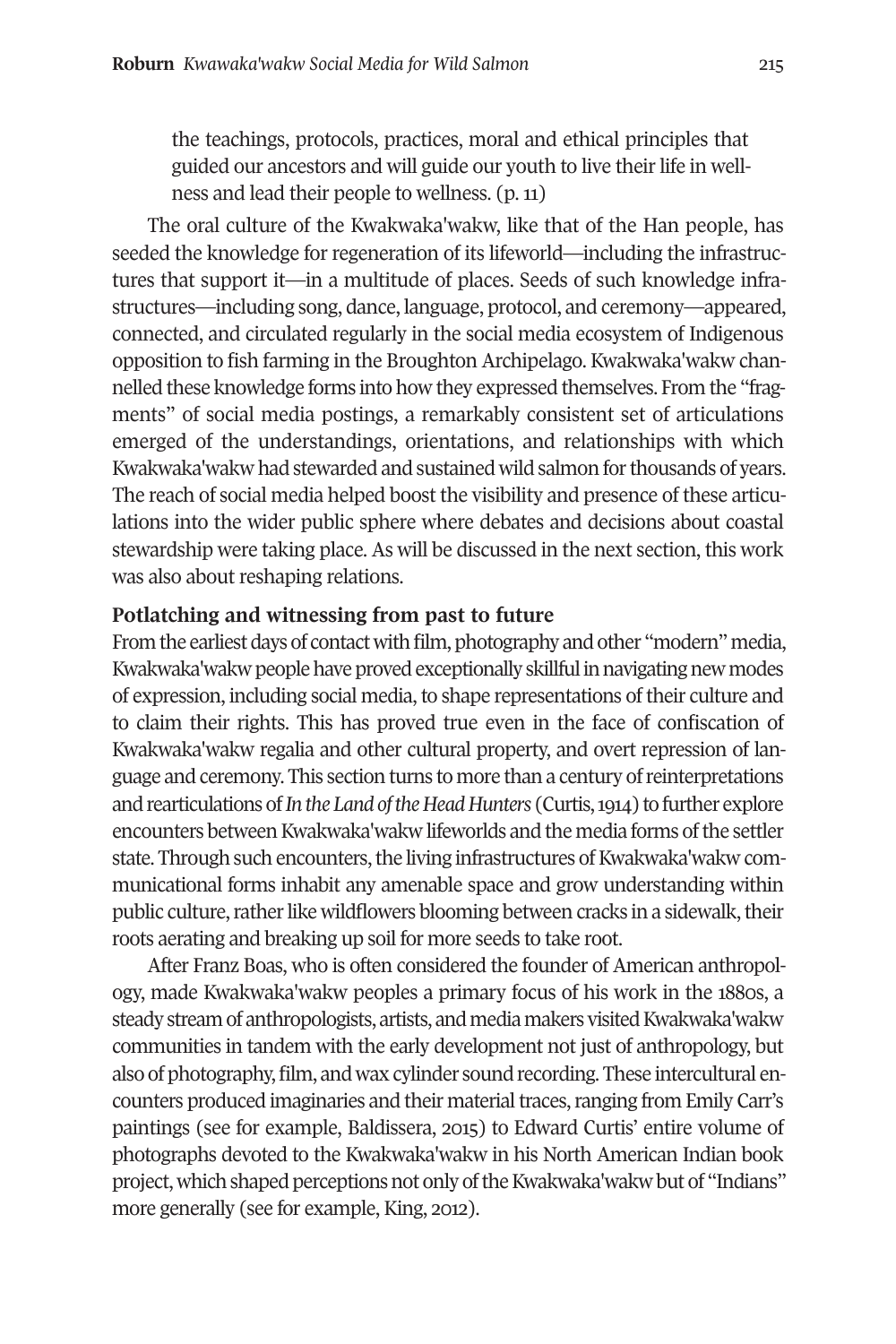Brad Evans and Aaron Glass (2014), in discussing *In the Land of the Head Hunters*, the groundbreaking feature filmed by Edward Curtis in 1913–1914, while working closely with Kwakwaka'wakw associates, note that

it is important to understand that what is represented by the film is not merely Curtis' sensationalist exploitation of indigenous people but also a meeting of Curtis and the Kwakwaka'wakw in the shared enterprise of making a modern motion picture. *Headhunters* was one of the most ambitious in many such attempts undertaken by Kwakwaka'wakw and by other First Nations, in other forms, across Canada and the United States — to use the emerging market for culturally inscribed goods as a form of self-preservation in a moment made precarious by colonialist expansion. (p. 7)

Curtis had embarked on producing *Head Hunters* as the Canadian state was tightening and stepping up enforcement of the potlatch ban, in place from 1885 to 1951. The choices Kwakwaka'wakw participants made in 1913–1914 around how facets of their songs, dances, and regalia were included in the film can only be understood in the context of the multiple ways Kwakwaka'wakw people challenged this ban: through open defiance, through repurposing other public events to allow for the banned practices (such as potlatch gifting), and through direct display and engagement with government officials. *Head Hunters* was the first feature film with an all-Indigenous cast, shot on location: its circulation throughout North America established a lived presence and a record of Kwakwaka'wakw dances, songs, and visual culture in the public sphere, in the most "modern" and high-profile of mediums—even as these practices were being driven underground through arrests, jail sentences, and confiscation of regalia. In the words of Andrea Sanborn, executive director of the U'mista Cultural Centre from 2002 to 2010, "I'm sure they understood what [Curtis] was trying to do … If I just think and imagine it, I would have done the same thing — flaunted some of our ceremonies in the face of the government" (quoted in Griffin, 2008, para. 20).

This record was also a "message in a bottle to future generations of people" Griffin, 2008, para. 15). After Bill Holm brought a recently recovered, and somewhat out of order, version of the film to individual Kwakwaka'wakw communities in the late sixties, the filmic encounters with regalia, artefacts, and practices became a point of reconnection with the potlatch system, an opportunity for lived practice of language and cultural life that itself was recorded and could be a touchstone for future generations. Kwawaka'wakw from many communities came together to record a new score for the film in Kwak'wala and featuring Kwak'wala song, in a process that sparked conversations not only with the remaining original actors and their families, but also with ancestors. Renowned filmmaker Barb Cramner (2014) describes the mixed nature of the legacy of this remade film, *In the Land of the War Canoes*: the joy of finding footage of two men throwing eul-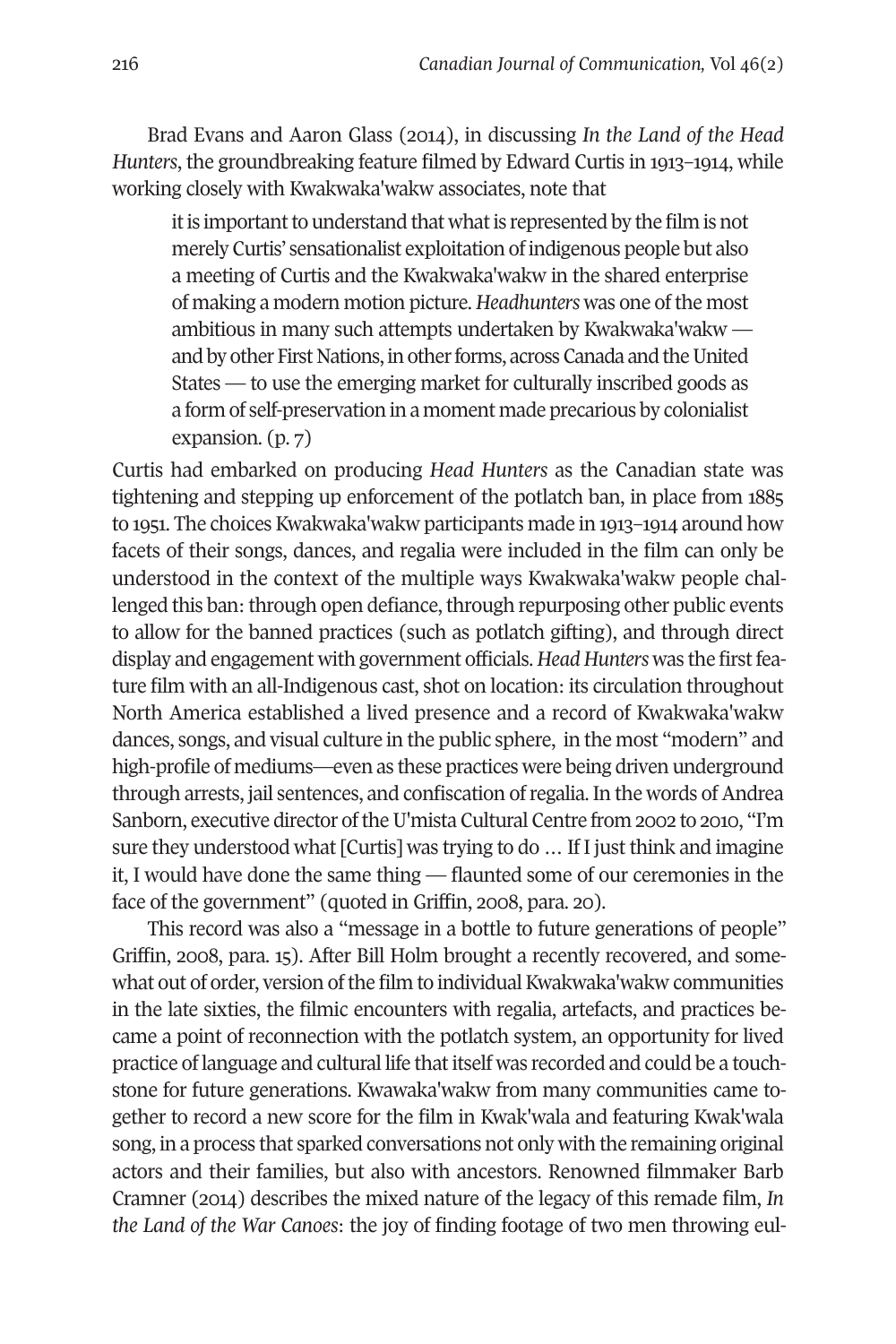achon oil using huge feast spoons, which she could incorporate into her own film; the pain of remembering the wounds inflicted upon families living through an era of fear and turmoil; grief and a sense of loss tempered by pride and celebration of Kwawaka'wakw cultural continuity.

The "witnessing" function of some fish farm social media must be understood as contiguous with this longer history. Simone Browne (2015) notes the historically racialized history of surveillance as evolving out of the notion that Black slaves were property and should be prevented from escape and returned to their owners if they fled. In Kwakwaka'wakw territory, this racialized surveillance was also in effect, and also geared to supporting the dominant economic system, in this case by attempting to break the potlatch system, and destroy an economic infrastructure that shared wealth within and across communities and kinship networks. The RCMP, in acting as agents to support the activities of Marine Harvest and other fish farms, took up their historic role as agents enforcing the dominant economic order, supporting the state's displacement and dismantling of the salmon economy on which coastal First Nations depend.

In 2008, the reworking of yet another version of *Head Hunters* became a site of staging of a broader intercultural dialogue that foregrounded Kwawaka'wakw presence, sovereignty, and rights, including rights to salmon. The film was launched through high-profile screenings across North America, with Seattle and Vancouver showings featuring the Gwa'wina Dancers, a present-day Kwawaka'wakw dance troupe. Their vibrant, colourful, and resonant performances introduced a rich Kwawaka'wakw cosmology of animals, birds, and supernatural and changeling beings. Dancers shared stories contextualizing the dances and their genealogy (rights to dances are passed down through families) from the time of *Head Hunters* through to a century later. They spoke powerfully not only about the potlatch ban but about the Kwawaka'wakw nation's present-day struggles with government over land claim and treaty issues, and about the wild salmon crisis linked to fish farms in their territories. Interpretation of the Salmon dance, for example, made clear that the traditional stewardship roles toward salmon illustrated in the dance applied to conflicts over salmon farming, and that the past must be worked through to understand the present. As Glass (2014) articulates, Kwawaka'wakw "selectively reproduce(d) the past in order to manage relationships with non-Natives" (p. 347). 'Namgis First Nation Chief William Cranmer described the intercultural presentations and exhibitions as an explicit effort at public outreach in support of the larger project of Kwawaka'wakw resurgence, including not only language revitalization and the repatriation of cultural objects, but "reestablishment of control over resource management and cultural practice more broadly through contemporary treaties and land claims" (p. 324 Glass, 2014, p. 324).

This perspective shades another kind of meaning into "witnessing" as a First Nations practice, and particularly as a potlatch practice. Just as potlatch audiences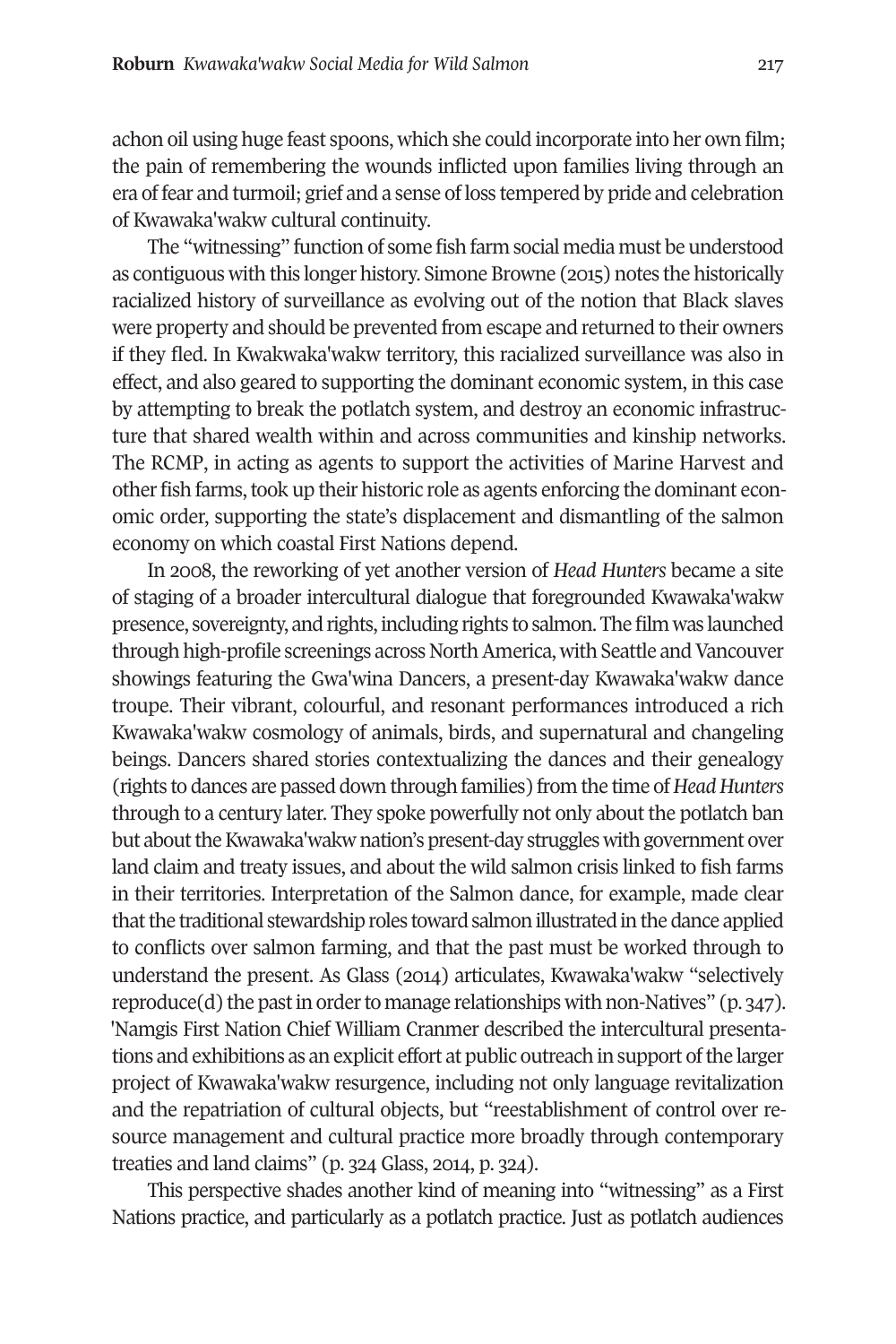are expected to acknowledge and validate the family lineages and associated proprietary claims they witness, intercultural audiences are understood to have entered into a set of "protocols and expectations of obligation, exchange and ongoing relation" (Glass, 2014, p. 324) in which they will respect and uphold Kwawaka'wakw culture and sovereignty in exchange for the privilege they have been gifted of learning/partaking in Kwawaka'wakw ceremonial culture. Glass (2014) argues broadly that intercultural iterations of Kwawaka'wakw cultures of display (masks, dances, dramas, and oral histories) uphold the precepts of potlatch culture and not only extend but enact them in cross-cultural spheres, refiguring political and social relationships:

because expressive culture was deeply political in the context of the potlatch, it provided a means of maintaining a real and deeply politicized repertoire of Kwakwaka'wakw self-fashioning even when presented outside of a ceremonial context under reiterative scenarios of intercultural exchange. (p. 322)

Dine/Seminole/Muscogee scholar Hulleah Tsinhnahjinnie more specifically discussed Indigenous social media, and particularly YouTube videos, as "an extension of the Northwest culture of display" (Glass, 2014, p. 355). Social media posts produced by First Nations involved in the Broughton Archipelago fish farm disputes, such as clips of hereditary chiefs dancing in regalia on their boats, also fit this pattern, consistently invoking. Kwawaka'wakw visual culture, practices, and protocol.

The extension of potlatch culture—whether through film, intercultural events, or salmon social media—brings a core element of Kwawaka'wakw critical infrastructure to bear in new surroundings. Through the potlatch, Kwawaka'wakw sovereignty, laws, and social and economic reproduction are enacted and assured. As Kwawaka'wakw expressive culture, including masks, dance, drama, and oral story, have extended from Kwawaka'wakw ceremonial contexts into intercultural ones, they have seeded Kwawaka'wakw worldviews, values, and relationships to take hold and become embodied and material in new places. To consider this expressive culture as a kind of communicational infrastructure—and more specifically, one that has seeded new values about salmon and supported a change in orientation to salmon farming in the political culture of British Columbia—the final section of this article cycles forward to the legacy of Beau Dick in order to explore the genius with which Kwawaka'wakw have articulated the political power of expressive culture to salmon conflicts in the present day.

# **Sparking living infrastructures**

One of the most compelling examples of Kwakwaka'wakw drawing on their vivid visual culture to reshape relations comes from the life of master carver Beau Dick, a 'Namgis hereditary chief who was a major figure in Northwest Coast art. In February of 2013, as the Idle No More movement was growing across Canada, he and his supporters—including scientist Alexandra Morton, whom he had specifi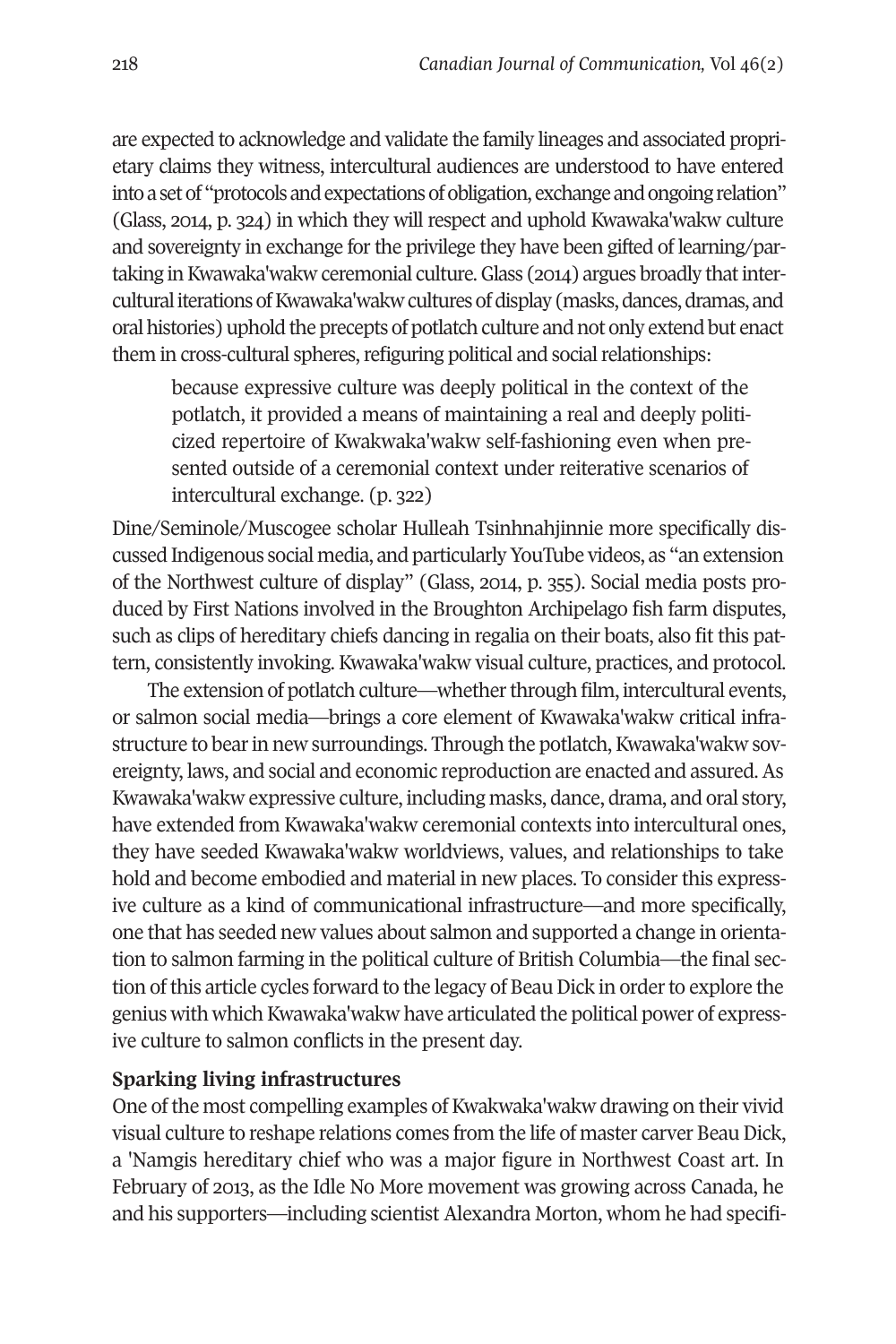cally invited to "be the voice of salmon" (Watershed Sentinel, 2013) and to highlight the crisis with wild salmon and fish farms—walked from the northern Vancouver Island community of Quatsino to Victoria in order to break a copper on the steps of the British Columbia Legislature. In full regalia, in front of three thousand people, Dick performed this act of public shaming, complete with singing, drumming, speeches, and the smashing of a copper shield on a rock, in order to highlight government's broken treaties with Indigenous people (Brown, 2017; Hopkins, n.d.). Dick revived the symbolic and performative potency of this Kwakwaka'wakw governance practice, suppressed for decades, articulating it powerfully to present grievances. The profound resonance of his blows upon the copper—a drumbeat of resurgence—became evident in the outpouring of grief on social media after Dick passed away in March 2017, with many posts recalling the copper breaking in photos, hashtags, and written tributes (Brown, 2017).

In another skillful demonstration of Kwakwaka'wakw visual sovereignty and legal orders, Dick twice, in 2008 and 2012, carved complete sets of masks to be used in potlatch ceremonies and then burned. Dick described this process as the masks being given new life by going to the spirit world. He declared "What we have to do is recreate them — and that keeps them alive" (quoted in Priergert, 2014, para. 5). Glass (2014) explains that masks and regalia are regarded by Kwakwaka'wakw as "the temporary—and potentially alienable—embodiment of the hereditary rights themselves, which are the true and inalienable form of ephemeral wealth" (p. 324). The re-enactment of ancestral stories and lineage through song, dance, drama, and oral storytelling brings characters (human and non-human), stories, interactions, and rights, responsibilities, and privileges to life in an embodied way, helping to keep keep relations in the human and more-than-human worlds attended to and in proper balance. Glass (2014) explains

There is thus an ontological and mutually corroborating relationship between material forms (masks and regalia), performance types (song, dance, and oratory), proprietary ephemerals (hereditary prerogatives), social identities (clan titles, genealogies, and dance society positions), and historical trajectories (ancient and recent paths of circulation and exchange). (p. 323)

More simply put, masks gain their value through their role in helping to materialize and perpetuate the relations that bind Kwakwaka'wakw lifeworlds.

Dick's actions in respecting cultural protocols and destroying masks worth hundreds of thousands on the art market, were a specific refutation of capitalist economics, and of ethnographic logics of collection and commodity fetishization, in favour of upholding what Shiri Pasternak and Dayna Scott (2020) describe as "relational, generative, Indigenous economies of care" (p. 207). This economy shows itself in potlatch ceremonies and gifting, but also in the multiple actions that uphold the stew-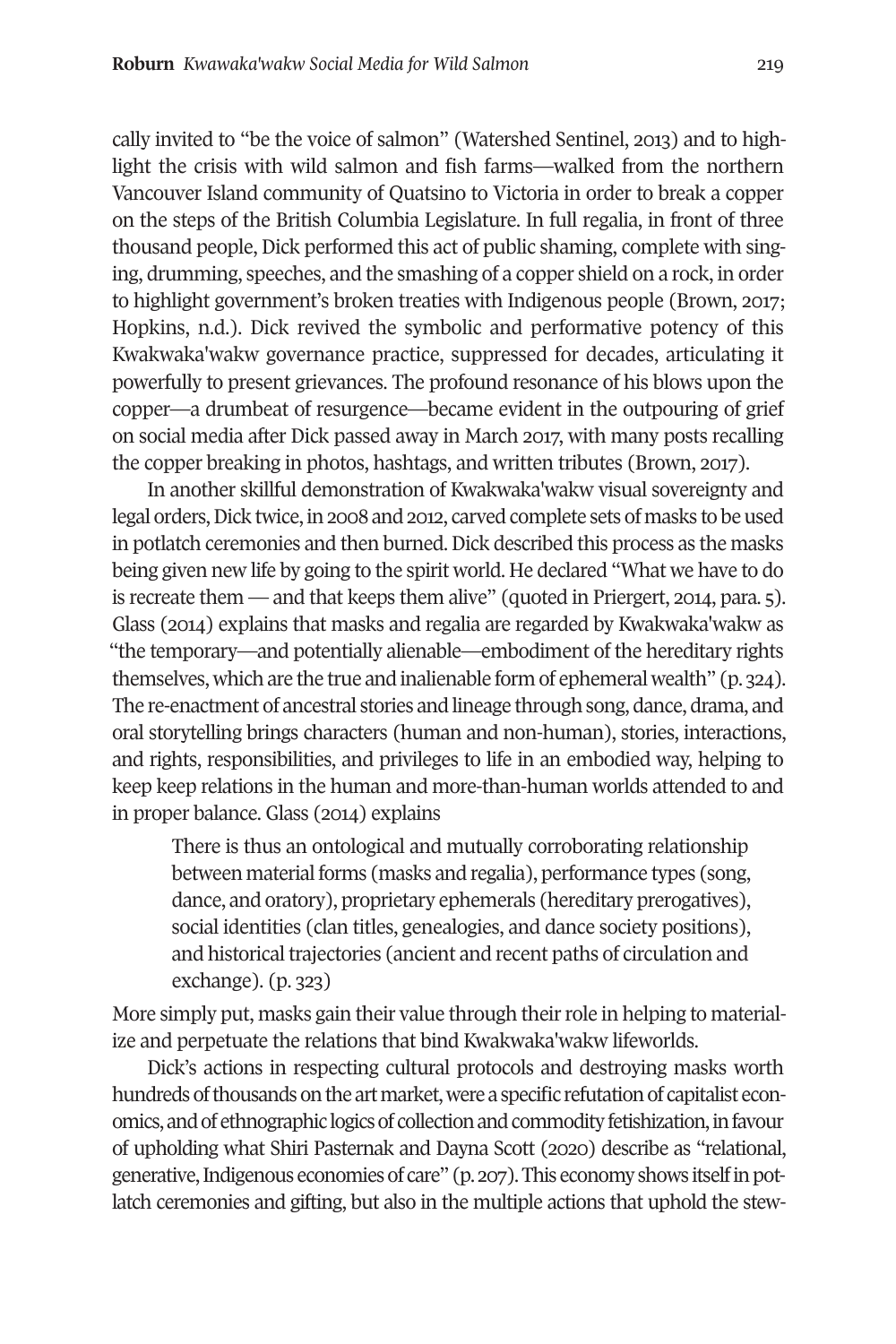ardship orientation of Kwakwaka'wakw relations with the lifeworld. If infrastructure is, in the words of Winona Leduc and Deborah Cowen (2020), "how sociality extends itself" (p. 264), Kwakwaka'wakw stewardship relations—which are social relations with the more-than-human-world—are acting infrastructurally, creating the (re)generative conditions that support strong salmon runs, copious herring roe laid in kelp forests, and clams burrowing in sheltered "garden" bays. When Kwakwaka'wakw posted about a subset of these relationships on social media with reference to the salmon farming conflicts, they were growing the reach of Kwakwaka'wakw economies and stewardship relations toward new audiences and actors. Richly resonant with language and cultural practices that are thousands of years old—including the incredibly vivid visual culture of Northwest Coast art—these communications foregrounded Kwakwaka'wakw lifeworlds, and the infrastructures that support them, as realities that mainstream society must be accountable to and in relation with. These communications acted infrastructurally, extending the "sociality" of Kwakwaka'wakw lifeworlds along new paths of circulation and exchange.

# **Conclusion**

Jo-Ann Archibald's (2008) telling of the story of Coyote's eyes well illustrates the challenges of Two-Eyed Seeing when there is a lack of balance between two worldviews: Coyote winds up with one bulging buffalo eye, one mouse eye rolling around in its socket, and very compromised vision. This article has attempted to exercise the "lazy eye" developed through settler-colonialism, training its focus again and again on common infrastructural elements in Kwakwaka'wakw cultural and communicational practices through thousands of years, and highlighting their resonances with the work accomplished by Musgamagw Dzawada'enuxw, 'Namgis, and other Kwakwaka'wakw in social media communications surrounding the Broughton Archipelago fish farm occupations in 2017–2018.

In a scenario where a remote First Nation had little mainstream media access, social media was effective in communicating a Kwakwaka'wakw perspective, both within First Nations communities and to more distant publics. Kwakwaka'wakw drew on the affordances of social media to create and distribute their own content, offering myriad "windows" for people to experience Indigenous legal orders at work in the world. These ranged from glimpses of the daily lives of fish farm occupiers in the Broughton Archipelago to the ways that First Nations people highlighted their concerns at rallies, in the court system, and in meetings with government. By using language, protocol, and song, through wearing regalia and centering their nationhood and the nation-to-nation relationship with the Canadian state, and in multiple other large and small ways, Kwakwaka'wakw not only foregrounded the problems with salmon farms. They also highlighted both settler and Kwakwaka'wakw accountabilities to the social, cultural, and communicative systems—infrastructures—that underlie the generative Kwakwaka'wakw economy.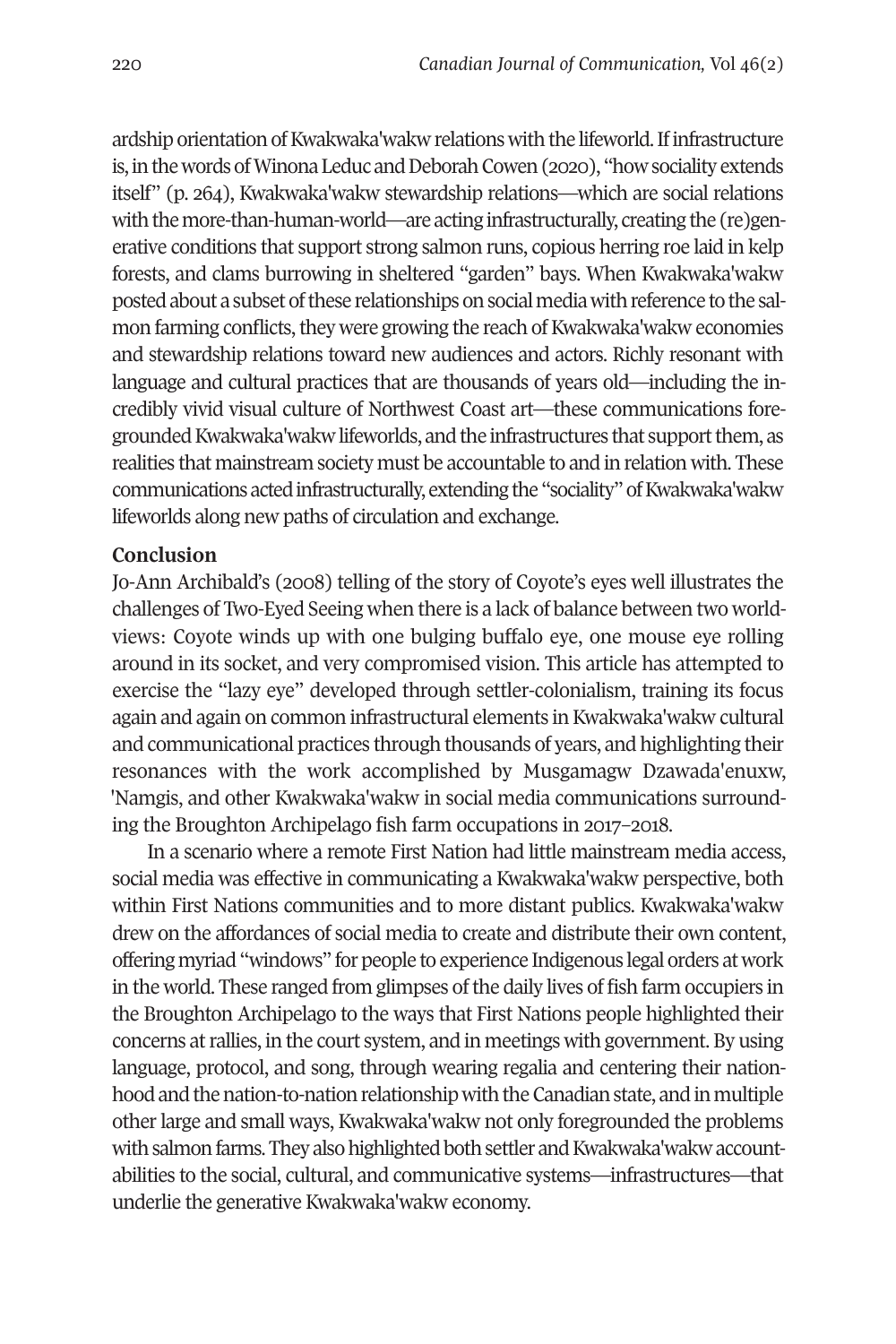These accountabilities raise difficult questions. What does it mean to acknowledge a Kwakwaka'wakw right of refusal on salmon farm licenses, while continuing to turn a blind eye to questions of rights and title, and of land and water governance? Is it enough for communications scholars to focus on ending the digital divide in broadband access for First Nations, when the sacred and difficult work of stewarding Indigenous languages, dances, and songs—so core to the revitalization and regeneration of Indigenous lifeworlds—receives such a paucity of financial support and policy recognition by the Canadian state? Decolonizing infrastructural thinking requires ongoing engagement with such questions, and with the First Nations challenging governments, industries, communities, and individuals to think and act differently.

# **Acknowledgement**

Thank you to the anonymous peer reviewers for their careful and attentive feedback.

#### **Notes**

1. This article focuses on anti-salmon farm media. First Nations people are not monolithic in their opposition to the farms. However, in October 2017, forty leaders from eight Kwakwaka'wakw Nations in the region formally expressed united opposition to the farms to the premier (Morton, n.d.). There is an overall consensus among Kwakwaka'wakw against the farms in the Broughton Archipelago continuing in their present form.

2. I would also like to acknowledge the work of Zoe Todd, Kyle, and other Indigenous academics who do not work within a "biological sciences" designation but engage actively with Indigenous community relations with fish.

3. Some mark the beginning of the occupation with this incident. Another accounting begins on September 9, 2017, when Ernest Alfred took up residence in a Marine Harvest work cottage on Swanson Island (Prystupa, 2018).

4. Some posts of a similar nature circulated quite widely. For example, Karissa Glendale's (2018) short video of her confrontation with marine harvest workers had over one hundred thousand views on her Facebook page and over 1,300 shares within the Facebook platform.

5. Artist and curat[or Tania Willard's disc](mailto:saroburn@yorku.ca)ussion of this event can be viewed on YouTube (Finding Flowers, 2020) beginning at 1:35:26. A performance of the song can be seen on Instagram (Willard, 2020). The exhibit, a product of multiple artists working together in residence on Dzawada'enuxw territories in summer 2018, "centres on the 2018 BC Supreme Court case launched by the Dzawada'enuxw [First Nation to exten](https://www.hakai.org/)d Aboriginal title to the ocean, claiming that the province does not have the authority to grant tenures to salmon farms in the Broughton Archipelago" (Alexandra, 2019 [para. 2]).

6. Gavreau et al. (2017) offer a detailed description of one such complex system: the Heiltsuk-herring relationship.

7. I witnessed one such coming together at a tribute to Chief Isaac at a Tr'ondek Hwech'in potlatch at Moosehide in July 2006.

**Shirley Roburn** is an Assistant Professor in the Department of Communication & Media Studies at York University. Email: saroburn@yorku.ca

<span id="page-20-3"></span><span id="page-20-2"></span><span id="page-20-1"></span><span id="page-20-0"></span>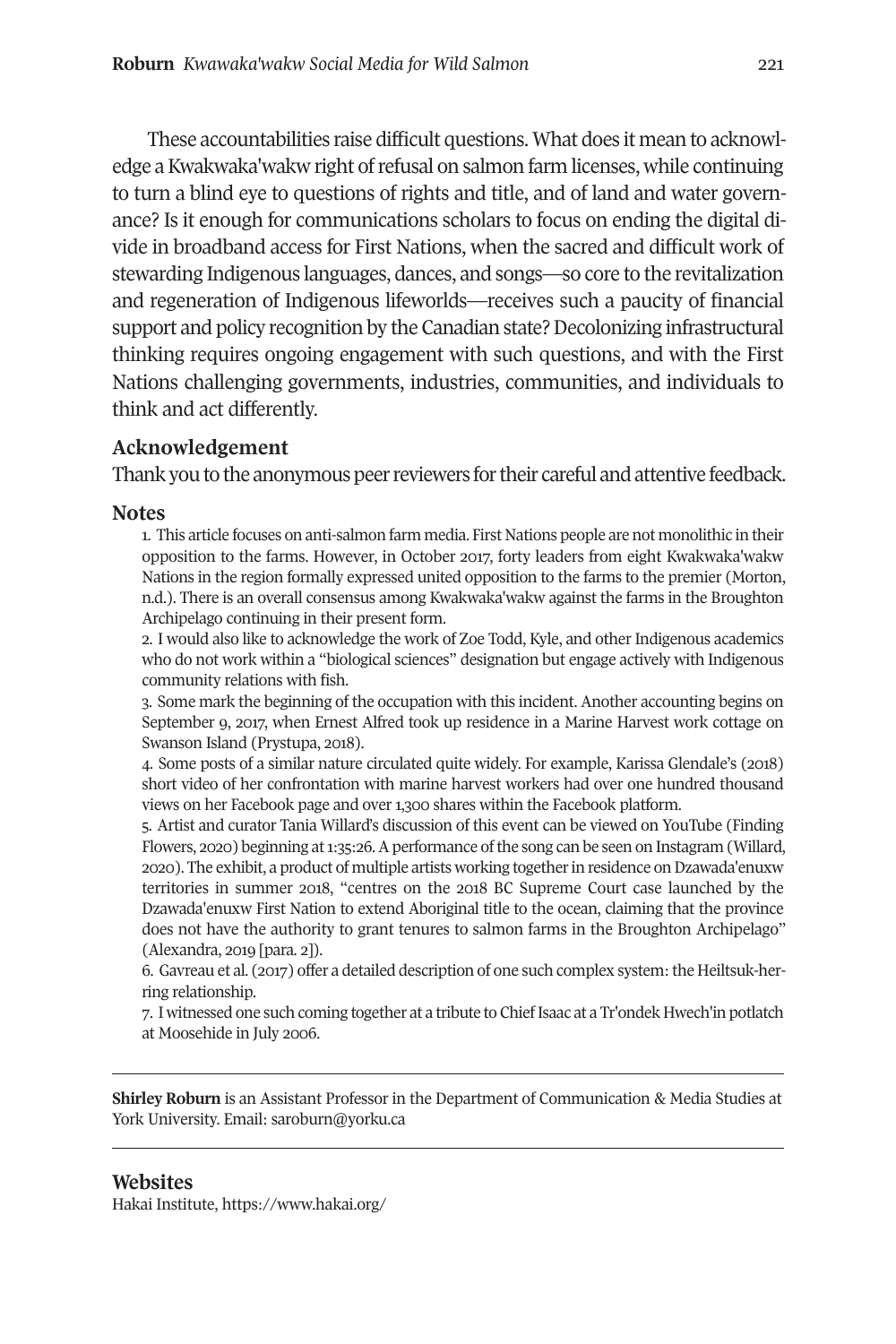*National Observer*, https://www.nationalobserver.com/ *The Tyee*[, https://thetyee.ca/](https://www.instagram.com/p/BgRNJImA7hz/) 

### **References**

- Alexand[ra, Kristi. \(2019, January 17\). Hexsa'am: To be here always illustrates Indige](https://vancouversun.com/news/local-news/celebrated-b-c-artist-beau-dick-has-died)nous resistance. *Loose Lips Magazine*. URL: https://looselipsmag.com/culture/hexsaam-to-be-here-always -illustrates-indigenous-resilience/ [November 20, 2020].
- Alfred, Ernest. (2017, O[ctober 21\). Swanson occupation day 59 \[Facebook post\]. URL: https:/](https://thetyee.ca/News/2019/10/29/Find-Secrets-Indigenous-Songs/ )/www .facebook.com/kwakwabalas/posts/10154952215581899 [March 7, 2020].
- Archibald, Jo-Ann. (2008). *Indigenous storywork educating the heart, mind, body, and spirit.* Vancouver, BC: UBC Press.
- Baldissera, Lisa. (2015). Emily Carr: Life and work. URL: https://www.aci-ica/art-books/emily -carr/biography [April 12, 2021].
- Basso, Keith. (1996). *Wisdom si[ts in places: Landscape and language among the](https://www.instagram.com/p/BaLE4-RFfMH/) Western Apache*. Albuquerque, NM: University of New Mexico Press.
- Beleafmedia [@beleafmedia]. (2018, March 13). *Every day in February* [\[Instagram photo\]. URL: https:](https://thenarwhal.ca/drastic-and-scary-salmon-declines-prompt-first-nation-to-take-canada-to-court-over-fish-farms/)  //www.instagram.com/p/BgRNJImA7hz/. [2021, April 4].
- Brown, [Scott. \(2017, March 29\). Celebrated B.C. artist Beau Dick has died.](https://thenarwhal.ca/drastic-and-scary-salmon-declines-prompt-first-nation-to-take-canada-to-court-over-fish-farms/) *Vancouver Sun*. https:// vancouversun.com/news/local-news/celebrated-b-c-artist-beau-dick-has-died [March 8, 2020].

Browne, Simone. (2015). *Dark Matters: On the surveillance of blackness.* Durham, NC: Duke University Press.

- Burgess, Steve. (2019, October 29). The race to find scientific secrets encoded in Indigenous songs. *The Tyee.* URL: https://thetyee.ca/News/2019/10/29/Find-Secrets-Indigenous-Songs/ [March 8, 2020].
- Callison, Candis, & Young, Mary Lynn. (2020). *Reckoning: Journalism's limits and possibilities* Oxford, UK: Oxford University Press.
- Child, Sara. (2016). Awi'nakola: We are one with the land and sea. Igniting the fire within; Youth leadership camp framework [Master's thesis]. Victoria, BC: University of Victoria, UvicSpace.
- Cleansing Our Waters [@cleansingourwaters]. (2017, October 12). *Calling all salmon protectors*  [Instagram video]. URL: https://www.instagram.com/p/BaLE4-RFfMH/ [March 7, 2020].
- Cox, Sar[ah. \(2019, January 10\). "Drastic and scary": Salmon de](https://www.youtube.com/watch?v=rgU9gsTQ6AM)clines prompt First Nation to take Canada to court over fish farms. *The Narwhal*. URL: https://thenarwhal.ca/drastic-and -scary-salmon-declines-prompt-first-nation-to-take-canada-to-court-over-fish-farms/ [March 8, 2020].
- Cranmer, Barbara. (2014). Reflections on working with Edward Curtis. In B. Evans & A. Glass (Eds.), *Return to The Land of the Head Hunters: Edward S. Curtis, the K[wakwaka](https://www.facebook.com/WeisSweetRideReece18/videos/10155126191182260/)'[wakw, and the mak](https://www.facebook.com/WeisSweetRideReece18/videos/10155126191182260/)ing of modern cinema* (pp. 232–236)*.* Seattle, WA: University of Washington Press.
- Curtis, E[dward \(Dir/Writer\). \(1914\). \[Documentary film\].](https://www.facebook.com/WeisSweetRideReece18/videos/10155126191182260/) *In the land of the head hunters*. Los Angeles, CA: RLJE Films (formally Image Entertainment).
- Evans, Brad, & Glass, Aaron. (2014). Edward Curtis meets the [Kwakwaka'wakw: Cultural encounter](https://www2.gov.bc.ca/assets/gov/farming-natural-resources-and-industry/agriculture-and-seafood/statistics/industry-and-sector-profiles/year-in-review/bcseafood_yearinreview_2017.pdf)  and indigenous agency. In B. Evans & A. Glass (Eds.), *Return to the land of the head hunters:*  Edward S. Curtis, the Kwakwaka'wakw, and the making of modern cinema (pp. 3-39). Seattle, WA: University of Washington Press.
- Finding Flowers. (2020, October 7). MIIJIM: Indigenous food sovereignties [Video]. *YouTube.* URL: https://www.youtube.com/watch?v=rgU9gsTQ6AM [October 7, 2020].
- Gauvreau, Alisha M., Lepofsky, Dana, Rutherford, Murray, & Reid, Mike. (2017). "Everything revolves around the herring": The Heiltsuk-herring relationship through time. *Ecology and Society, 22*(2).
- Glass, Aaron. (2014). The Kwakwaka'wakw business of showing. In Brad Evans & Aaron Glass (Eds.), *Return to the Land of the Head Hunters: Edward S. Curtis, the Kwakwaka'wakw, and the making of modern cinema* (pp. 315–357)*.* Seattle, WA: University of Washington Press.
- Glendale, Karissa. (2018, March 7). Just after I stopped … *Facebook.* URL: https://www.facebook.com /WeisSweetRideReece18/videos/10155126191182260/ [March 8, 2020].
- Government of British Columbia. (2018). *British Columbia seafood industry year in review 2017*. Victoria, BC: Government of British Columbia. URL: https://www2.gov.bc.ca/assets/gov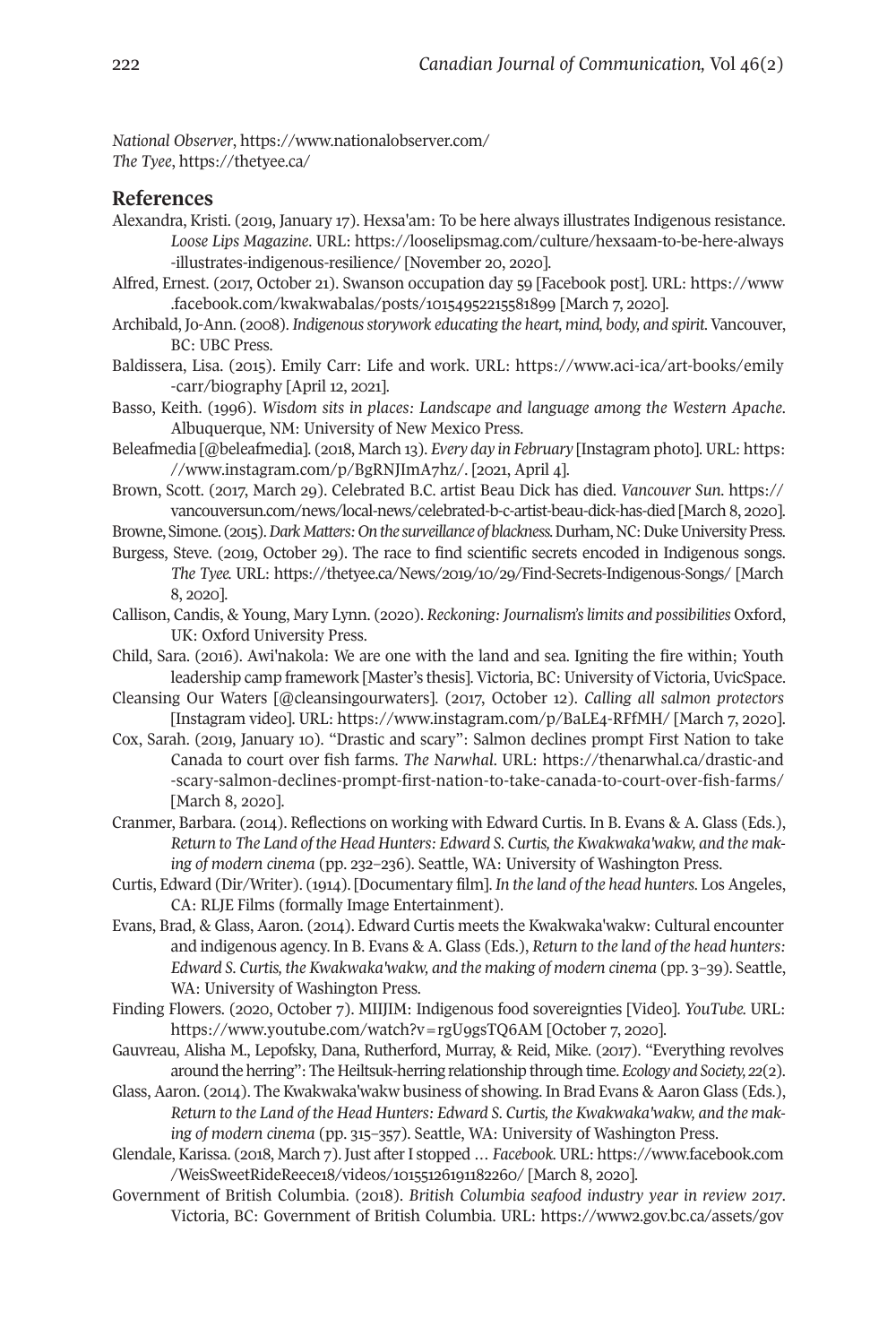/farming-natural-resources-and-industry/agriculture-and-seafood/statistics/industry-and -sector-profiles[/year-in-review/bcseafood\\_yearinreview\\_2017.pdf \[March 8, 2020\].](https://www.smithsonianmag.com/history/edward-curtis-epic-project-to-phptograph-native-americans-162523282) 

- Griffin, [Kevin. \(2008, June 7\). Dancing with history; K](https://www.smithsonianmag.com/history/edward-curtis-epic-project-to-phptograph-native-americans-162523282)wakwaka'wakw may have seen opportunity to preserve rich oral tradition at time of potlatch ban. *Vancouver Sun*, p. H1.
- Han, Hahrie. (2014). *How organizations develop activists: Civic associations and leadership in the 21st century*. Oxford, UK: Oxford University Press.
- Hogan, Mel. (2015) Facebook data storage centers as the archive's underbelly. *Television & New Media*, *16*(1), 3–18.
- Hopkins, Candace. (n.d.). Beau Dick 1955–2017. *documenta 14: Daybook*. URL: https://www.documenta14.de/en/artists/13689/beau-dick [March 8, 2020].
- Ingold, Tim. (2000). *[The perception of the environment: Essays on livelihood, dwelling & skill](https://thenarwhal.ca/disturbing-new-footage-shows-diseased-deformed-salmon-b-c-fish-farms/)*. Ne[w](https://thenarwhal.ca/disturbing-new-footage-shows-diseased-deformed-salmon-b-c-fish-farms/)  York, NY: Routledge.
- Johnson, Alix[. \(2019\). Data centers as infrastructural in-bet](https://www.instagram.com/p/BaYBTqjjsJ2)weens: Expanding connections and enduring marginalities in Iceland. *American Ethnologist*, *46*(1), 75–88.
- King, Gilbert. (2012). Edward Curtis' epic project to photograph Native Americans. *Smithsonian Magazine.* URL: ht[tps://www.smithsonianmag.com/history/edward-curtis-epic-project](https://alexandramorton.typepad.com/alexandra_morton/2017/10/the-occupation-of-the-salmon-farms-east-of-alert-bay-is-now-at-day-51-the-premier-of-british-columbia-whom-this-entire-eff.html)[to-phptograph-native-americans-162523282 \[April 12, 2021\].](https://alexandramorton.typepad.com/alexandra_morton/2017/10/the-occupation-of-the-salmon-farms-east-of-alert-bay-is-now-at-day-51-the-premier-of-british-columbia-whom-this-entire-eff.html)
- Kino-nd[a-niimi Collective. \(2014\). Introduction. I](https://alexandramorton.typepad.com/alexandra_morton/2017/10/the-occupation-of-the-salmon-farms-east-of-alert-bay-is-now-at-day-51-the-premier-of-british-columbia-whom-this-entire-eff.html)n Kino-nda-niimi Collective (Ed.), *The winter we danced: Voices from the past, the future, and the idle no more movement*. Winnipeg, MA: ARP Books.
- Larkin, Brian. (2008). *[Signal and noise: Media, infrastructure, and urban culture in N](https://www.facebook.com/fishfarmsgetout/videos/1681851345172953)igeria*. Durham, NC: Duke University Press.
- Leduc, Winona, & Cowen, Deborah. (2020). Beyond Wiindigo infrastructure. *South Atlantic Quarterly*, *119*(2), 243–268.
- Linnit, Carol. (2017, August 23). "Disturbing new footage shows diseased, deformed salmon in B.C. fish farms." *The Narwhal*. URL: https://thenarwhal.ca/disturbing-new-footage-shows -dise[ased-deformed-salmon-b-c-fish-farms \[February 22, 2020\]](https://www.psf.ca/what-we-do/watershed-conservation)
- McIntyre-Smith, Julia. [@jalapeno.smith]. (2017, October 18). *Whoa Nelly!* [Instagram photograph]. URL: https://www.instagram.com/p/BaYBTqjjsJ2 [March 7, 2020].
- Morton, Alexandra. "Eight nations unite and the tactical police appear." *alexandramorton .typepad.com*. URL: https://alexandramorton.typepad.com/alexandra\_morton/2017/10/the -occupation-of-the-salmon-farms-east-of-alert-bay-is-now-at-day-51-the-premier-of-british -columbia-whom-this-entire-eff.html [April 09, 2021].
- Musgamagw Dzawada'enuxw Cleansing Our Waters. (2017, August 24). Fish farm protest. *Facebook.* URL: https://www.facebook.com/fishfarmsgetout/videos/1681851345172953 [March 7, 2020].
- Napoleon, Val, & Friedland, Hadley. (2016). An inside job: Engaging with Indigenous legal t[raditions](https://www.gallerieswest.ca/magazine/books/beau-dick-devoured-by-consumerism)  through stories. *McGill Law Journal, 61*(4), 725–754.
- Neuhaus, Mareike. (2011). *[That's raven talk: Holophrastic readings of contemporary](https://www.gallerieswest.ca/magazine/books/beau-dick-devoured-by-consumerism) indigenous literatures*. Regina, SK: Canadian Plains Research Centre.
- Pacific Salmon Foundation. (n.d.) *Watershed conservation.* Vancouver, BC: Pacific Salmon Foundation. URL: https://www.psf.ca/what-we-do/watershed-conservation [February 27, 2020].
- Parks, Lisa. (2013) Earth observation and signal territories: Studying U.S. broadcast infrastructure through historical network maps, Google Earth, and fieldwork. *Canadian Journal of Communication*, *38*(3), 1–24.
- Parks, Lisa. (2015). 'Stuff you can kick': Toward a theory of media infrastructures. In D. Goldberg & P. Svensson (Eds.), *Between humanities and the digital* (pp. 355–373). Cambridge, MA: MIT Press.
- Pasternak, Shiri., & Scott Dayna Nadine. (2020). Introduction: Getting back the land. *South Atlantic Quarterly*, *119*(2), 205–213.
- Peltier, Cindy. (2018). An application of two-eyed seeing: Indigenous research methods with Participatory Action Research. *International Journal of Qualitative Methods*, *17*(1), 1–12.
- Priergert, Portia. (2019, April 8). Beau Dick: Devoured by consumerism. *Gallerieswest*. URL: https:// www.gallerieswest.ca/magazine/books/beau-dick-devoured-by-consumerism [March 8, 2020].